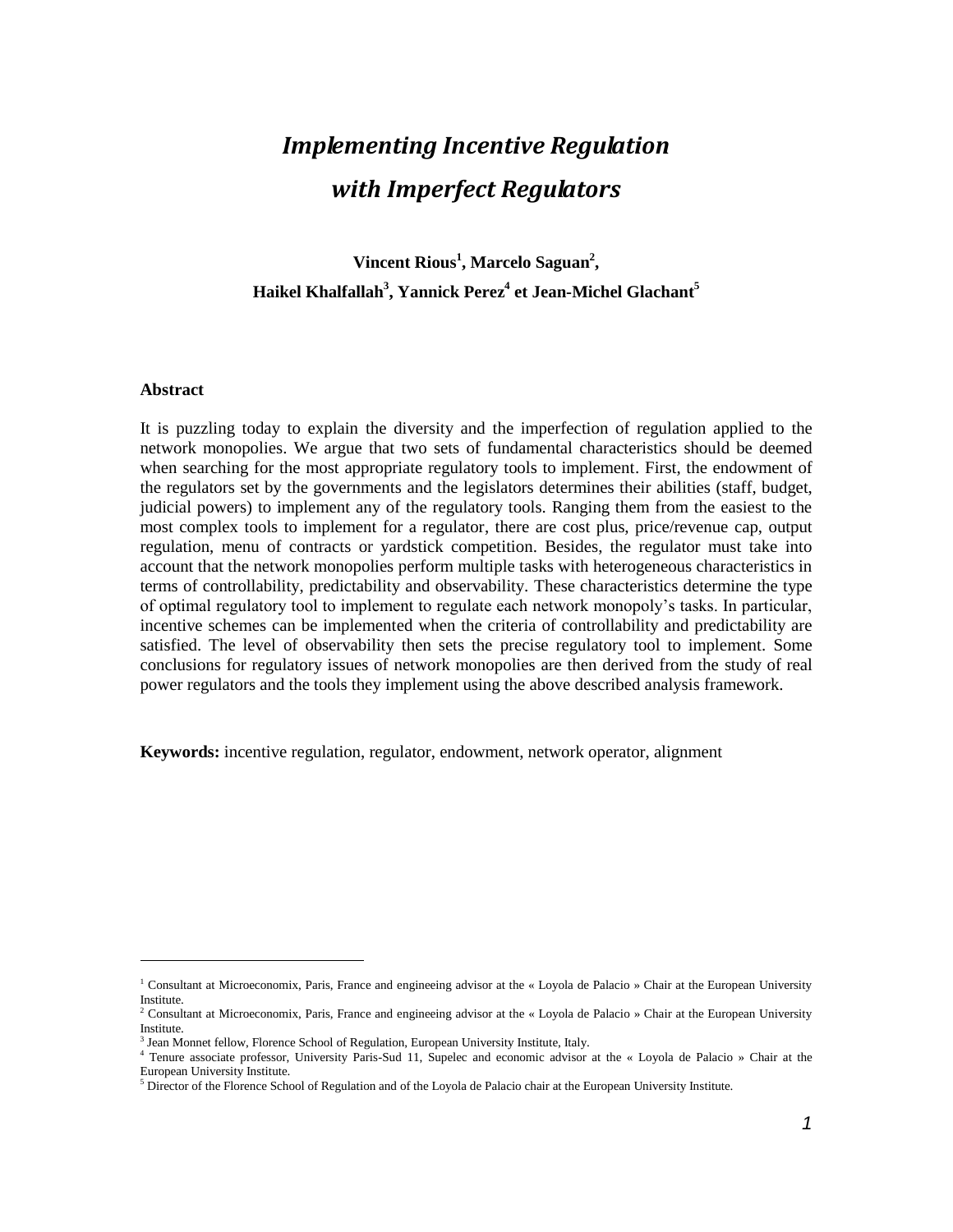## *1 Introduction*

A lot of insights have already been drawn from the principal agent theory to highlight the role of an efficient regulator to control, through high powered incentive schemes, the activity of the monopolies (Laffont and Tirole, 1993). This was illustrated in particular in the liberalized electricity and gas industries with the regulation of the Transmission and System Operators (TSOs) and the Distribution System Operators (DSOs) respectively in charge of the transmission and distribution networks management (see Newbery, 2000 for power transmission and Jamasb and Pollitt, 2007 for power distribution). The economic literature has then mainly focused on searching for tools that help in decreasing the information asymmetry that the regulator suffers and/or in incentivizing the network operator to minimize inputs and maximize outputs, assessing the different incentive regulation tools that have been proposed and implemented (Decker, 2009; Jamasb and Pollitt, 2007; Saguan et al., 2008). Other said, the regulator has therefore been attempting to put in place regulatory tools that could alleviate the information advantage the network company holds regarding the real cost of his activities – i.e. solve the adverse selection problem – and the effort he made to perform them – i.e. solve the moral hazard problem (Joskow, 2008).

We can find five main regulatory tools widely used reviewing the literature and the practices. When the regulator applies *cost plus regulation*, he pays the network operator his expenses plus a rate of return. The network operator is then incentivized to declare his costs but not to optimize his processes (Joskow, 2008). In *price cap regulation*, the regulator sets a price for the service provided by monopoly which then has an incentive to optimize his process because he will then keep the associated informational rent. The regulator however gains no information about the network operator's cost (Joskow, 2008). Rather than focusing on optimizing inputs, the regulator can implement *output regulation* where he evaluates the monopoly"s performance in terms of quantity and quality of the produced outputs and incentivizes him to improve it (Volgelsang, 2006). Besides, rather than proposing a unique performance target (either in terms of input- or output-oriented) that may not be optimal compared to the potential of improvement that monopoly can reach, the regulator can propose a *menu of contracts* with different levels of incentives. Monopoly then self-selects the most appropriate regulatory schemes. The trade-off is then between minimizing information asymmetry and maximizing incentives (Laffont and Tirole, 1993). At last, the regulator can use *yardstick competition* when he regulates several comparable monopolies. He can then compare the cost and efficiency of one monopoly to the performance of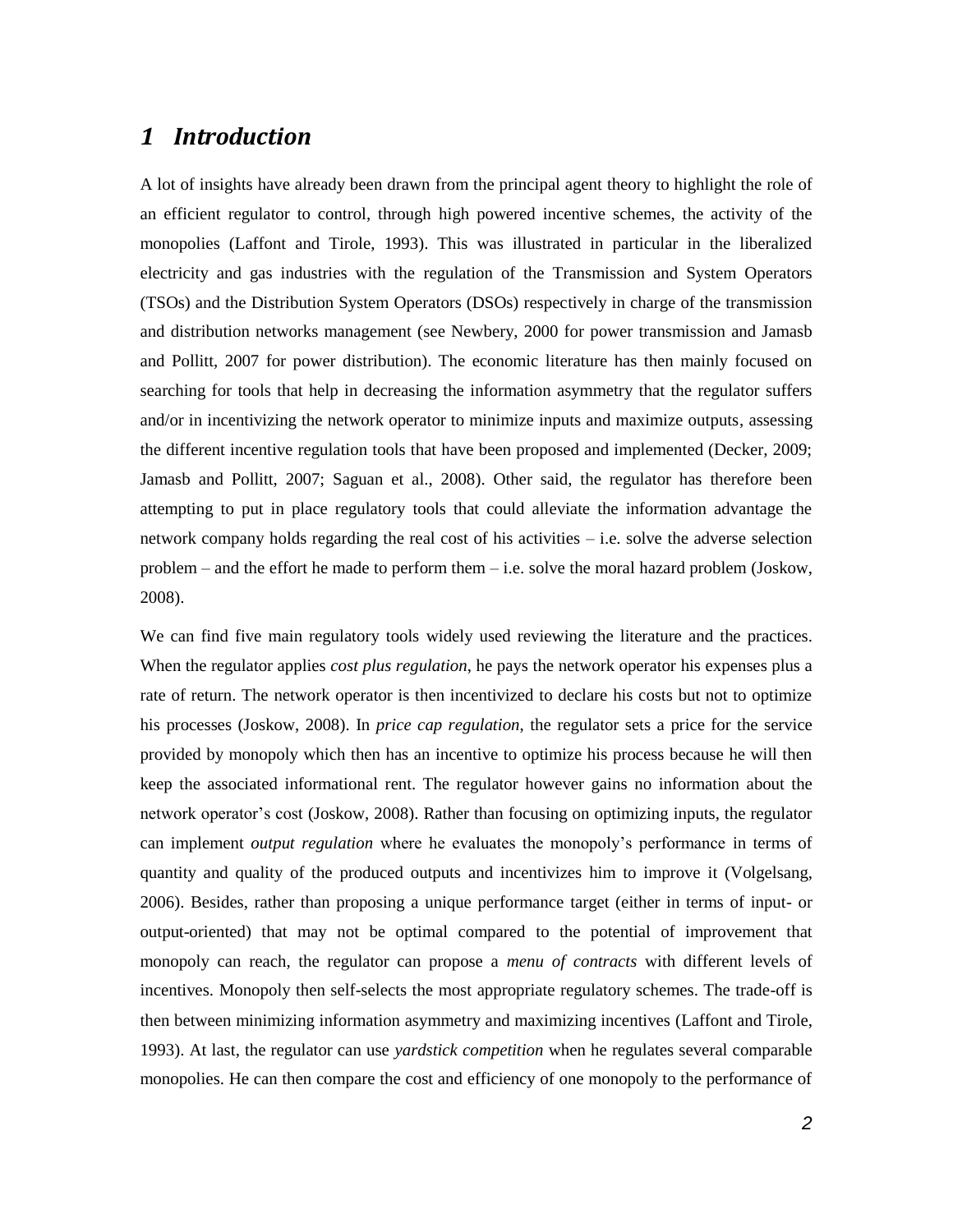the others. They are then all the more remunerated that they are efficient, which incentivizes them to improve their processes (Scheiffer, 1985).

Until now, the theoretical studies of regulation, whatever the considered regulatory tools, present two shortfalls. First, the textbook model of regulation assumes that the regulator is endowed with all desired cognitive, computational and judicial abilities that enable him to perfectly propose and build the regulatory tool needed to regulate monopoly under its control. The reality however is that the regulators have limited and heterogeneous abilities. In practice, the regulators (among the 200 of them created to deal with infrastructure regulation worldwide $6$ ) seem rather flawed by imperfections, endowed specially with only limited human skilled resources, limited budgets and limited judicial abilities to investigate the real behavior of companies. The relative strengths and weaknesses of the local regulatory agency should then be taken into account when considering the tools they should use to perform supervision.

Another weak assumption of the textbook model of regulation is that the regulator is supposed to control the network operator"s costs as a whole (Laffont and Tirole, 1993). However, in reality the regulated companies perform multiple regulated services<sup>7</sup> with heterogeneous characteristics requiring distinct regulatory tools (See Rious et al., 2008 and Saguan et al. 2008 for electricity transmission and Saplacan 2008 for electricity distribution). For instance, price cap regulation is known to be an efficient tool for maintenance while congestion, losses or quality should be regulated with performance-based regulation and investment is hard to tackle with classical regulatory tools.

Considering these two discrepancies between the theory of regulation and its reality, we aim at investigating the right alignment between the regulatory tools, the regulator's abilities and the targeted network costs to make the global regulatory system efficient. In the present paper, we raise a new perspective on the relationship between regulator and network monopoly and look at the efficient regulation choices when they are not applied by an efficient regulator, but by an imperfect regulator. Beside its own abilities, the regulator should then take into account that the regulation of a network monopoly implies to regulate a diversity of services with distinct characteristics requiring adapted regulatory tools (cost-pass-through, input-, output- or benchmarking-based). For instance, in the electricity sector, the networks are interconnected and a TSO may not control all the aspects of a task (e.g. losses or congestion management). Different

<sup>&</sup>lt;sup>6</sup> Source[: http://rru.worldbank.org/Toolkits/InfrastructureRegulation/](http://rru.worldbank.org/Toolkits/InfrastructureRegulation/)

<sup>&</sup>lt;sup>7</sup> For instance for the power Transmission and System Operators: operation, maintenance, investment, R&D, 'climate change and European energy market building' actions, etc.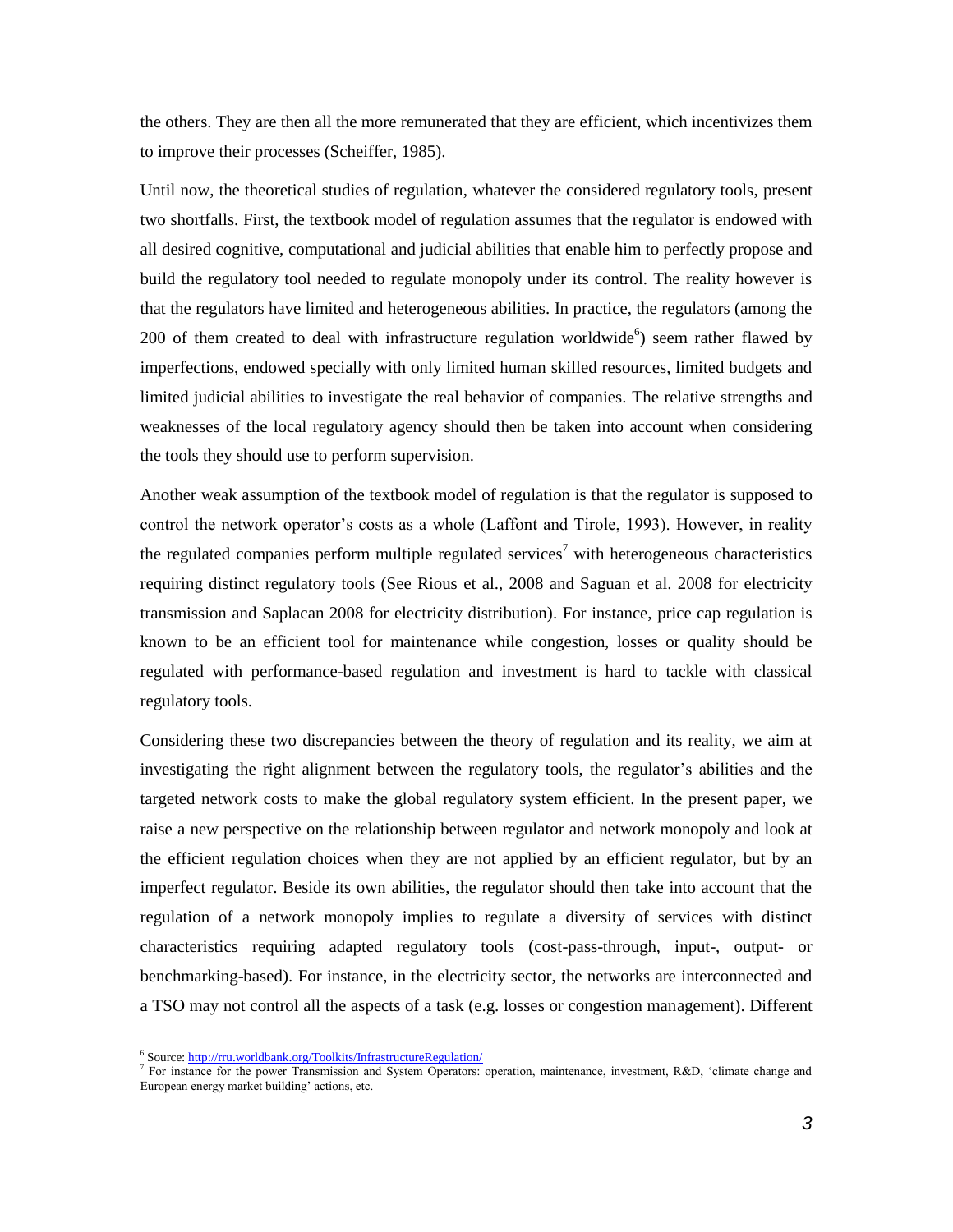tasks may also suffer from different level of uncertainty and inversely of predictability. At last, the regulator may suffer information asymmetry to different degrees depending on the tasks. Considering these three characteristics (controllability, predictability and observability), the different tasks performed by a regulated company may then require differentiated regulatory tools. To illustrate our arguments, we will focus on the case of European power regulators and transmission and system operators. The IERN database is for this of great help<sup>8</sup>. Nevertheless, the properties we highlight are not sector-specific and can be generalized to the regulation of any other network industries (gas, railway, telecom, and possibly water – Glachant and Perez, 2009).

The paper is organized as follow. In the first section, we demonstrate the discrepancy between the reality and the textbook model of regulators and why any regulatory tools may not be always possible for a given regulator. We discuss next the main characteristics of network operators" tasks and we end up by suggesting a decision tree to choose the appropriate regulatory tool, adapted to the characteristics of the network operator's tasks and costs and to the regulators' abilities. We also exemplified how our analysis framework could be used in theory and practice to determine the most appropriate tools to regulate a monopoly task. At last, we test the robustness of our analysis framework applying it to real regulators, showing that smarter regulators implement smarter regulatory tools and have more abilities to fine tune their tools and to recognize the characteristics of the network companies" tasks.

# *2 Discrepancy between the reality and the textbook model of the regulators*

The reality of regulation is fundamentally different from its theoretical framework. While a regulatory tool would require specific regulator's abilities to implement it, the textbook model of a regulator is always assuming that it has all the required abilities to perfectly design and implement the appropriate regulatory regime. Consequently, lowly endowed regulators may not be able to apply some of the complex regulatory tools to network operator.

In this section, we first show that the real regulators are endowed with heterogeneous abilities by governments and legislators. This may hamper their abilities to implement the most complex regulatory tools, obliging them to focus on some basic tools rather than all of them.

<sup>&</sup>lt;sup>8</sup> Source[: http://www.iern.net/portal/page/portal/IERN\\_HOME/REGIONAL\\_ASSOC?pId=3070021](http://www.iern.net/portal/page/portal/IERN_HOME/REGIONAL_ASSOC?pId=3070021)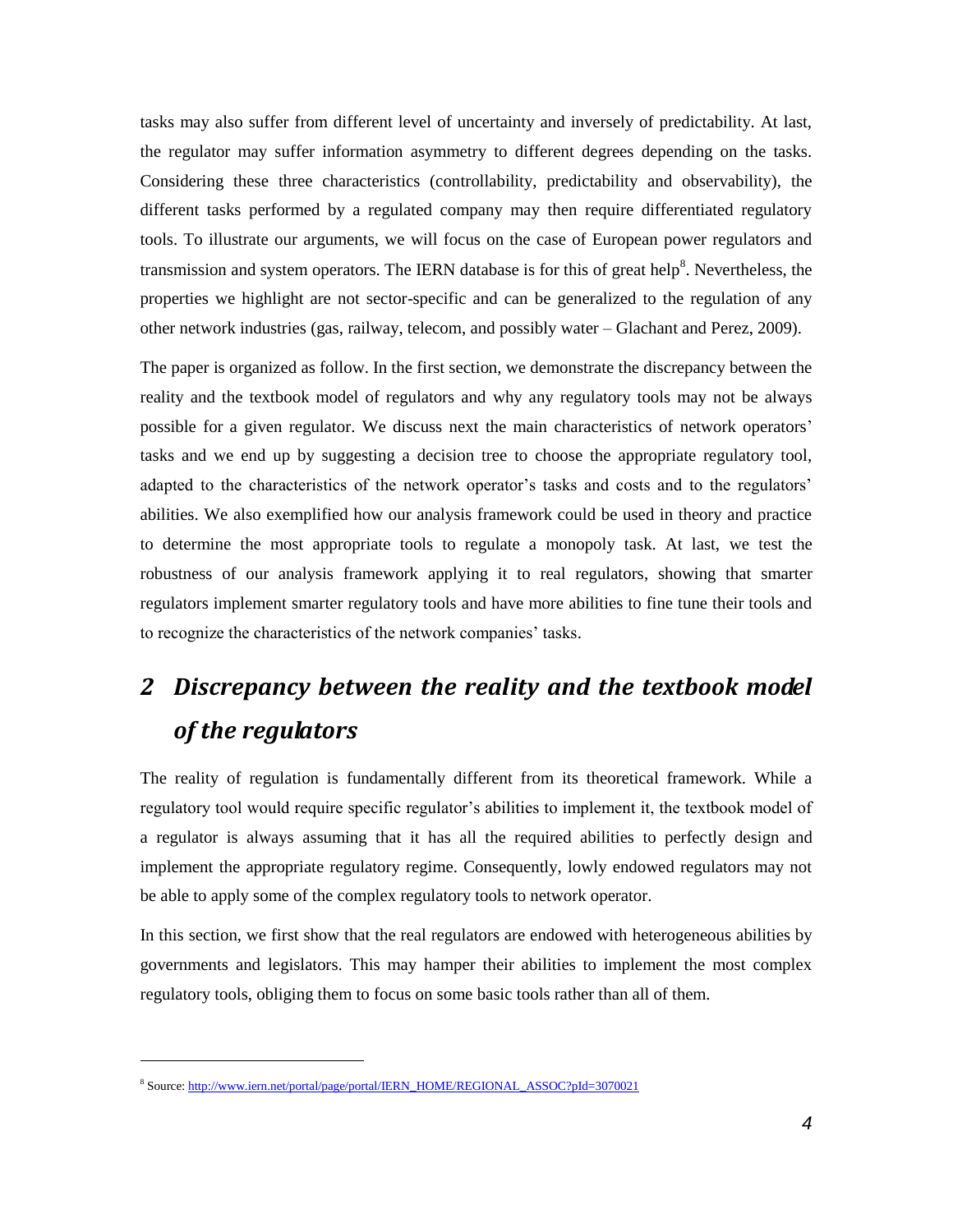### **2.1 The endowment of regulator**

In the economic literature proposing and building regulatory tools, the regulator is always thought to have all the desired cognitive, computational and judicial abilities to do his job. In particular, he knows *ex nihilo* how to choose the most efficient regulatory tool and he has all the desirable abilities to implement it. In reality, the regulators were endowed with only limited resources, which is likely to hamper their abilities to do their job efficiently. And the regulators have learned and are still learning how to use the different regulatory tools provided by theory in order to reduce their information asymmetry and to adapt the regulation to uncertainty and risk.

Since Laffont and Tirole and even before, the economic literature does not assume anymore that the regulator is omniscient and omnipotent. He faces two major difficulties while pursuing efficiency. First, the regulator is facing information asymmetry that the regulatory tools should help him to decrease. Second, the regulator (like the network operators) is facing uncertainty for two reasons. There may be an important lag between the network operator action (in particular its investment) and its effect on productive and dynamic efficiency (that even the network operator is unable to anticipate perfectly). Besides, demand for network services is always uncertain to an extent (because of general economic conditions and potential innovations). These elements are now included in the most recent work about regulatory tools (Evans and Guthrie, 2006).

The economic literature nevertheless makes stringent implicit assumptions. The first one is that the regulator sets the tariff paid to the network operator. And he does so on an *ex ante* basis<sup>9</sup>. He is also able to collect the needed data. Obviously, he is independent to avoid that any political disturbances modify the tariff level, which would otherwise make the incentive far less credible. At last, the regulator must have the judicial abilities to implement the regulatory tool he targets. When considering the regulators' powers, one realizes that reality is quite far from what theory supposed as the embedded powers of a regulator. From table 1, one can notice that some of the national regulators in Europe are far from reaching the set of normal regulatory powers. Some regulators set the tariff *ex post,* which prevents them from setting any incentive unless they credibly threat to cut the tariff if they judge the expenses by the network operators were unreasonable. And some regulators" actions are still undermined by ministries involvement.

<sup>9</sup> Otherwise he would be unable to provide incentive to foster the efficiency of the network operators.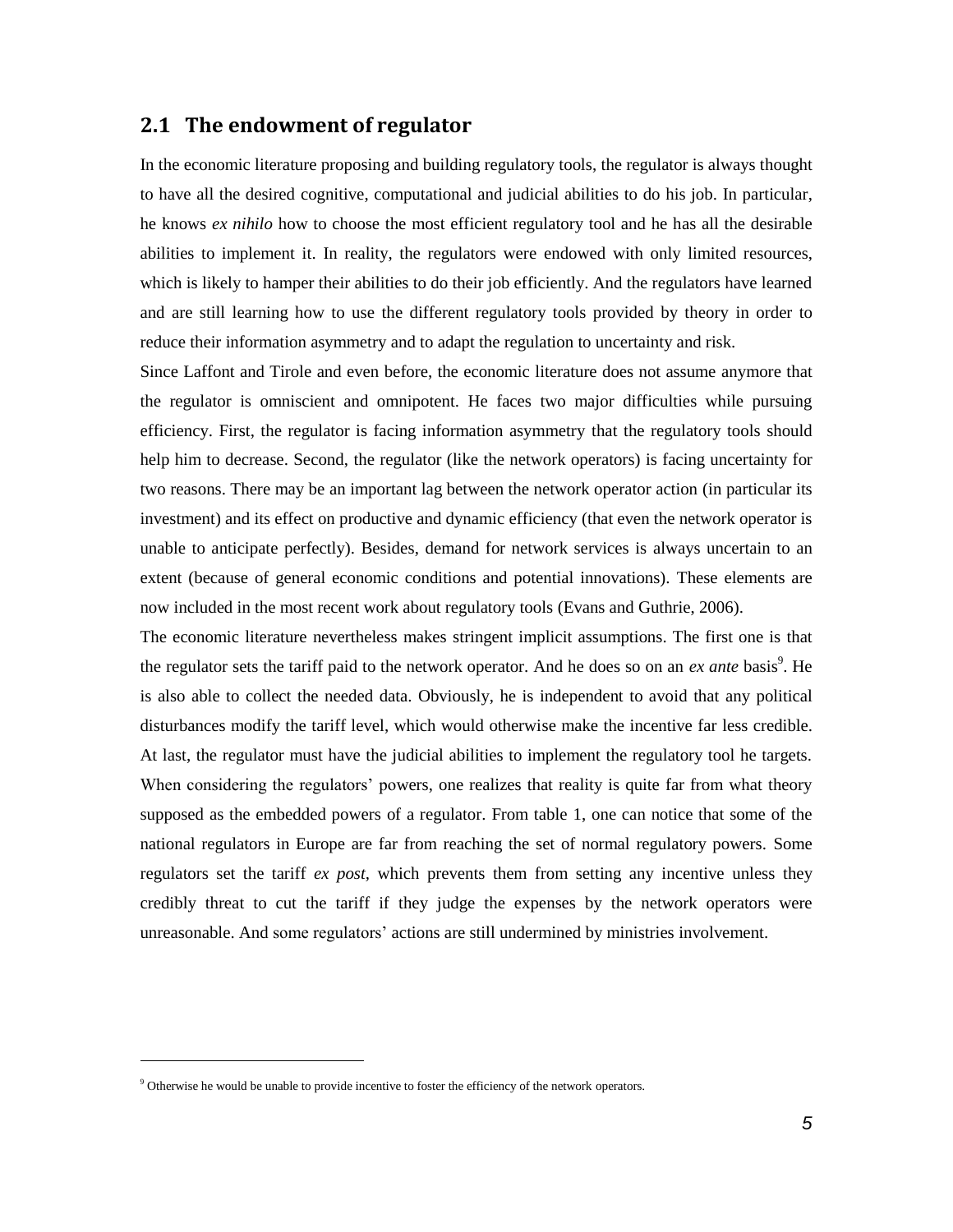## **Table 1 Evaluation of the regulator's power in Europe**

## **before the implementation of the 3rd Energy Directive (Source: DG TREN, 2004<sup>10</sup>)**

|                    | Ex ante vs ex post | <b>Network access</b> | Dispute settlement           | <b>Ministry</b>     | <b>Information</b> |
|--------------------|--------------------|-----------------------|------------------------------|---------------------|--------------------|
|                    | regulation         | conditions            |                              | <b>Involvement</b>  | powers             |
| Austria            | Ex ante            | Regulator             | Regulator                    | General guidelines  | <b>Strong</b>      |
| <b>Belgium</b>     | Ex ante            | Regulator             | Regulator                    | No                  | Strong             |
| <b>Denmark</b>     | Ex post            | Regulator             | Regulator                    | Yes                 | <b>Strong</b>      |
| <b>Finland</b>     | Ex post            | Regulator             | Regulator                    | No                  | <b>Strong</b>      |
| <b>France</b>      | Ex ante            | Regulator             | Regulator                    | Tariff approval     | Strong             |
| <b>Germany</b>     | Ex ante            | Regulator             | <b>Competition Authority</b> | No                  | <b>Strong</b>      |
| Greece             | Ex ante            | Ministry              | Regulator                    | Tariff approval     | Strong             |
| <b>Ireland</b>     | Ex ante            | Regulator             | Regulator                    | No                  | Strong             |
| <b>Italy</b>       | Ex ante            | Regulator             | Regulator                    | General guidelines  | Strong             |
| Luxembourg         | Ex ante            | Hybrid                | Regulator                    | N.A.                | Strong             |
| <b>Netherlands</b> | Ex ante            | Regulator             | <b>Competition Authority</b> | Issues instructions | <b>Strong</b>      |
| Portugal           | Ex ante            | Regulator             | Regulator                    | No                  | Strong             |
| <b>Spain</b>       | Ex ante            | Ministry              | Regulator                    | Yes                 | <b>Strong</b>      |
| <b>Sweden</b>      | Ex post            | Regulator             | Regulator                    | No                  | Strong             |
| UK                 | Ex ante            | Regulator             | Regulator                    | No                  | Strong             |

<sup>&</sup>lt;sup>10</sup> To our knowledge, no more recent source exists on this topic. The set of information about Germany is completed from the regulator's website. N.A. means "Not Available".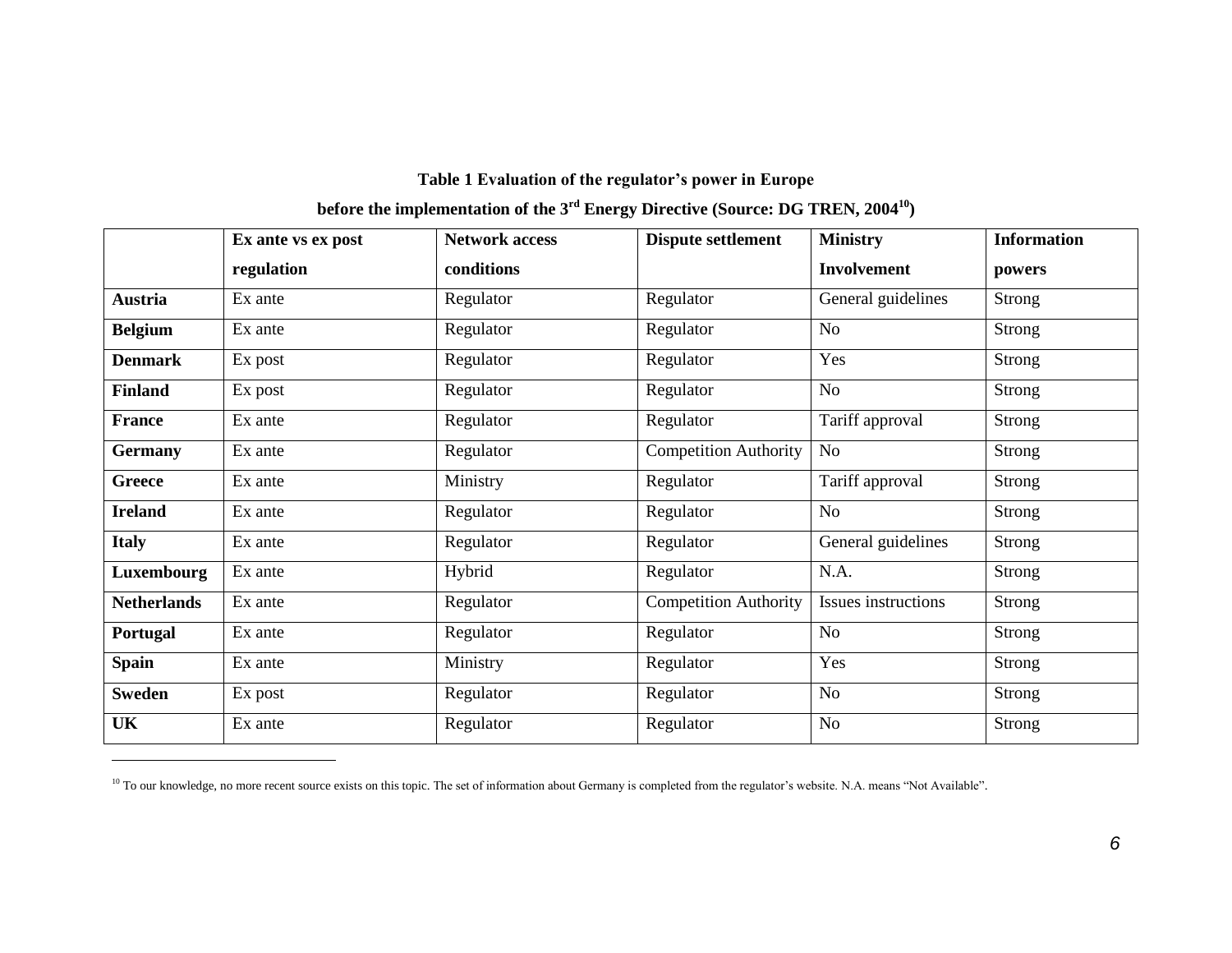|                 | Ex ante vs ex post | <b>Network access</b> | <b>Dispute settlement</b> | <b>Ministry</b>         | <b>Information</b> |
|-----------------|--------------------|-----------------------|---------------------------|-------------------------|--------------------|
|                 | regulation         | conditions            |                           | <b>Involvement</b>      | powers             |
| <b>Norway</b>   | Ex ante            | Regulator             | Regulator                 | No                      | Strong             |
| <b>Estonia</b>  | Ex ante            | Regulator             | Regulator                 | N.A.                    | Strong             |
| Latvia          | Ex ante            | Regulator             | Regulator                 | No                      | Strong             |
| Lithuania       | Ex ante            | Regulator             | Regulator                 | Instruction supervision | <b>Strong</b>      |
| Poland          | Ex ante            | Regulator             | Regulator                 | No                      | <b>Strong</b>      |
| <b>Czech R</b>  | Ex ante            | Regulator             | Regulator                 | No                      | <b>Strong</b>      |
| Slovakia        | Ex ante            | Regulator             | Regulator                 | Tariff approval         | Limited            |
| <b>Hungary</b>  | Ex ante            | Ministry              | Regulator                 | Non-eligible            | Strong             |
| Slovenia        | Ex ante            | Regulator             | Regulator                 | Instruction supervision | <b>Strong</b>      |
| <b>Cyprus</b>   | Ex ante            | Regulator             | Regulator                 | N.A.                    | <b>Strong</b>      |
| <b>Malta</b>    | Ex ante            | Regulator             | Regulator                 | N <sub>o</sub>          | Strong             |
| Romania         | Ex ante            | Regulator             | Regulator                 | No                      | Strong             |
| <b>Bulgaria</b> | Ex ante            | Regulator             | Regulator                 | <b>No</b>               | Strong             |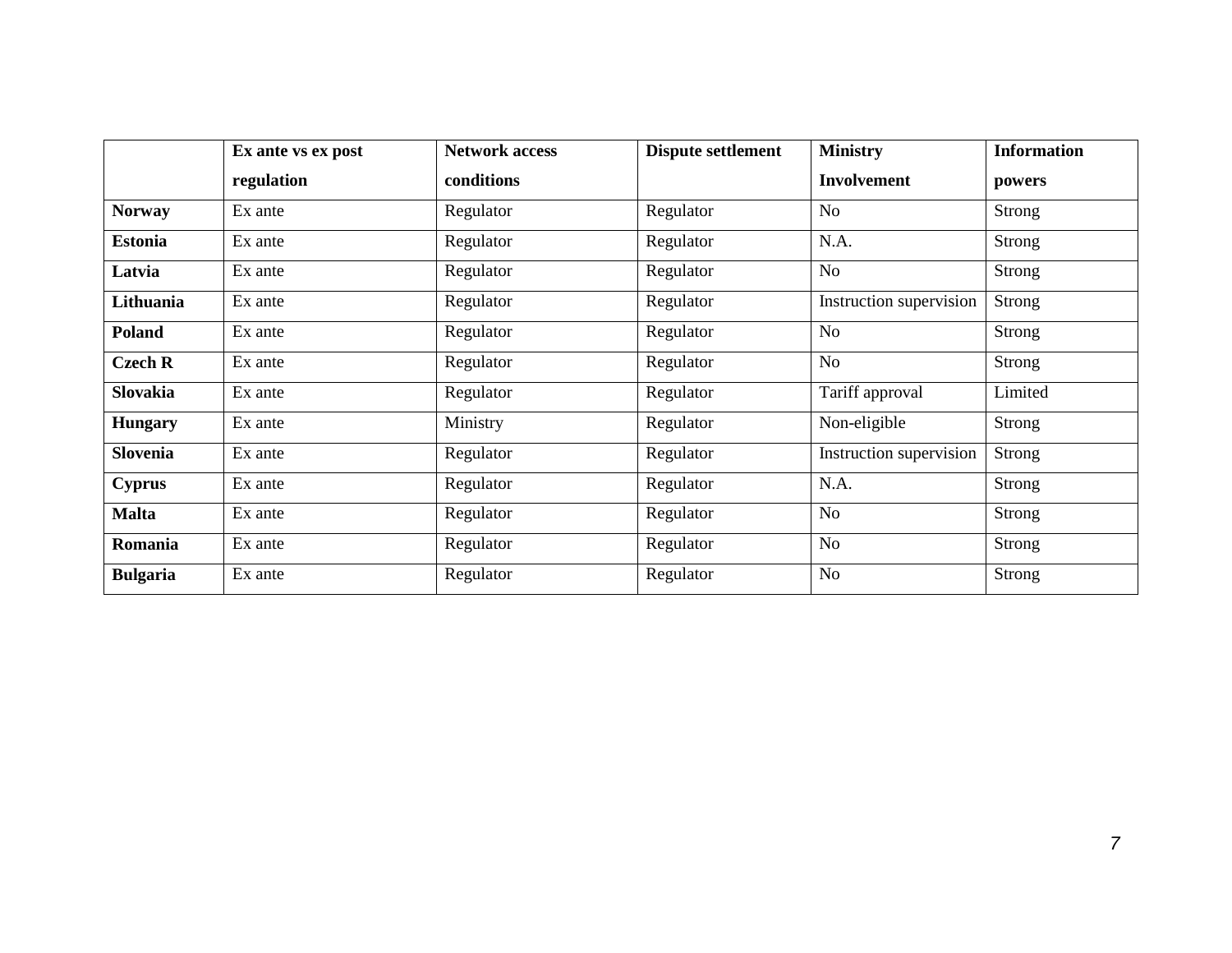Of course, the third energy directive has recently permitted a convergence of the national regulatory agencies' powers toward a set closer to the assumptions of regulatory theory<sup>11</sup>. Meanwhile, it would not solve the entire problem. Beside the assumption about the regulatory powers, the economic literature also implicitly assumes that the regulator will never face difficulty in implementing any of the regulatory tools. This implies different conditions. The regulator must have a sufficient task force to deal efficiently with his different duties, related to the competitive and regulated areas. The task force dedicated to the building and operationalisation of the regulatory tools should have enough technical and computational competences. With regards to his task force and competences, the regulator can alternatively bridge the gap delegating a part of his work to external parties if he has the budget to do so.

When looking at real regulators, the above-mentioned implicit assumptions seem rather optimistic. The governments were not so generous that all the regulators fit the description of their theoretical counterpart. When creating the regulators, some governments and some legislators endowed them with sometimes tight resources, which they largely perpetuated (see [table 2\)](#page-7-0). These limitations are likely to constrain their abilities to regulate efficiently the network operators.

<span id="page-7-0"></span>

|                       | Staff dedicated to electricity for<br>100 TWh | Budget in \$PPP dedicated to<br>electricity for 100 TWh |
|-----------------------|-----------------------------------------------|---------------------------------------------------------|
| Austria               | 114,68                                        | 16,67                                                   |
| Belgium               | 64,57                                         | 13,10                                                   |
| <b>Czech Republic</b> | 87,41                                         | 1574,16                                                 |
| Denmark               | 43,89                                         | 244,82                                                  |
| Estonia               | 275,69                                        | 77,00                                                   |
| Finland               | 33,54                                         | 4,30                                                    |

**Table 2 Budget and employee resources of the European regulators<sup>12</sup>**

<sup>&</sup>lt;sup>11</sup> Article 36 de la directive 2009/72/CE du parlement européen et du Conseil du 13 juillet 2009concernant des règles communes pour le marché intérieur de l"électricité et abrogeant la directive 2003/54/CE.

 $12$  These figures are the results of the following calculations. The original set of data is from the budget and staff information provided by the CEER regulators on the IERN website for year 2009 most of the time (2010 otherwise). This set of data was accessed the 1st October 2011. There is nevertheless an exception for the Belgian regulator, the CREG, whose IERN website gives no information about the budget. The CREG budget data then comes from the *Arrêté royal fixant les montants destinés au financement des frais de fonctionnement de la Commission de Régulation de l'Electricité et du Gaz pour l'année 2011*. When the IERN website provides any information about the percentage of the staff that is dedicated to the electricity sector, we use it to scale the total regulator"s budget and so find an approximation of the budget dedicated to electricity only and we apply the same rationale to staff. When no information is provided, we scaled the regulator's budget and staff by the number of sectors the regulator is managing to obtain a rough approximation of the budget and staff dedicated to electricity. We also scaled these two factors by the national electricity consumption in 2009 (Source: Consumption of electricity by industry, transport activities and households/services from EUROSTAT, [http://epp.eurostat.ec.europa.eu/portal/page/portal/energy/data/main\\_tables#\)](http://epp.eurostat.ec.europa.eu/portal/page/portal/energy/data/main_tables) and we scaled their budget dedicated to electricity in order to make them comparable in \$PPP 2010 (Puchaing Power Parity – Source: PPP conversion factor, private consumption (LCU per international \$) from Wordbank, [http://data.worldbank.org/indicator/PA.NUS.PRVT.PP\)](http://data.worldbank.org/indicator/PA.NUS.PRVT.PP). At last, this set of data should be carefully analyzed because there are certainly economies of scale in regulation requiring a minimum budget and staff whatever the size of the power system. The colors indicate their relative values: the red color stands for low values and the green color stands for high values.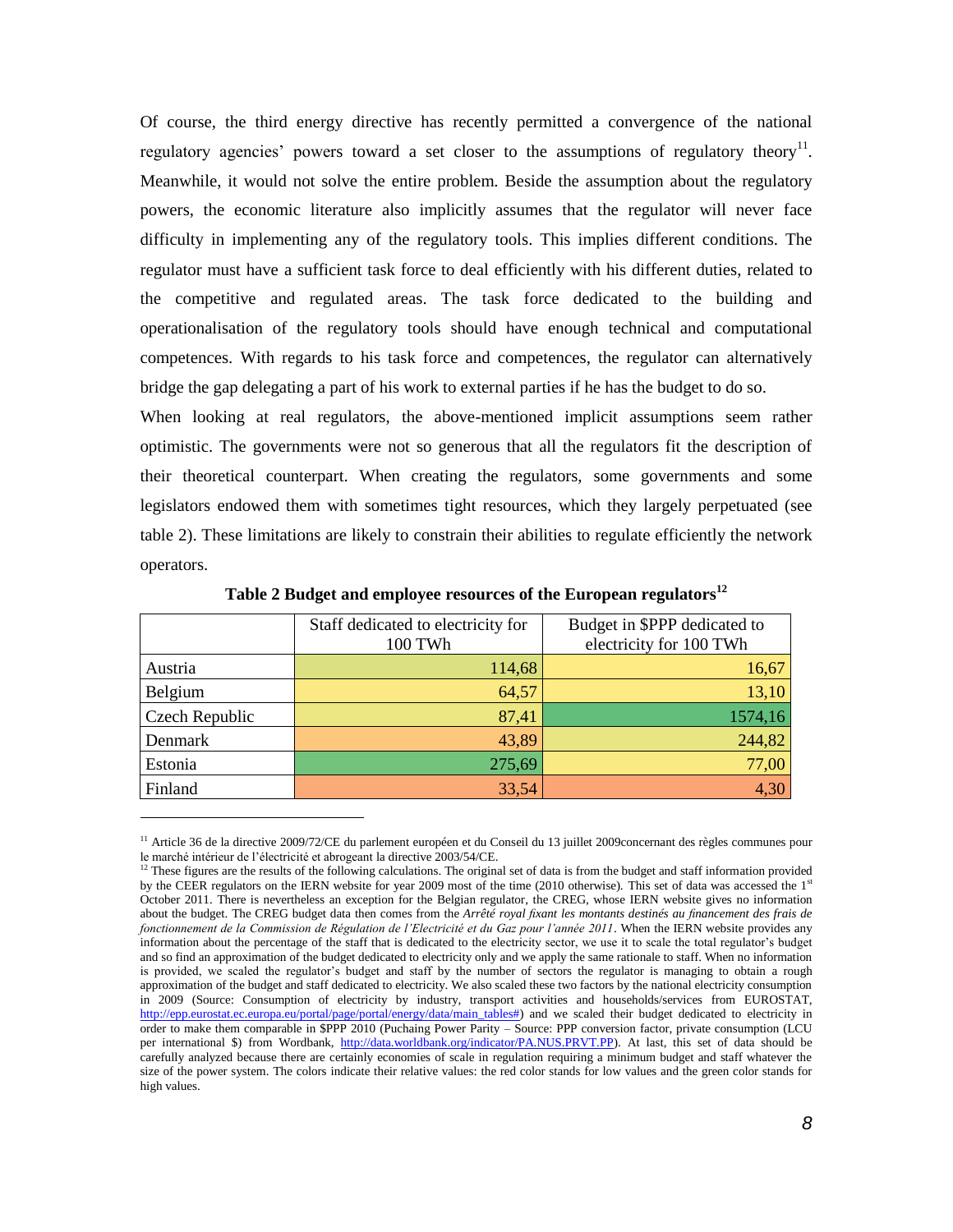|             | Staff dedicated to electricity for | Budget in \$PPP dedicated to |
|-------------|------------------------------------|------------------------------|
|             | 100 TWh                            | electricity for 100 TWh      |
| France      | 15,47                              | 2,15                         |
| Germany     | 49,49                              | 2,79                         |
| Greece      | 37,16                              | 5,42                         |
| Hungary     | 124,90                             | 661,52                       |
| Ireland     | 135,37                             | 22,13                        |
| Italy       | 27,24                              | 6,22                         |
| Latvia      | 300,40                             | 3,18                         |
| Lithuania   | 199,10                             | 28,44                        |
| Luxembourg  | 44,69                              | 6,63                         |
| Netherlands | 33,67                              | 3,31                         |
| Norway      | 45,57                              | 658,82                       |
| Portugal    | 70,00                              | 7,42                         |
| Romania     | 243,75                             | 52,52                        |
| Slovakia    | 34,60                              | 0,58                         |
| Slovenia    | 201,91                             | 8,44                         |
| Spain       | 8,57                               | 0,95                         |
| Sweden      | 24,59                              | 243,45                       |
| <b>UK</b>   | 68,39                              | 8,58                         |

In brief, most of regulators undergo in reality a limitation of their abilities either in terms of powers or in terms of resources, which strongly deviate from what the textbook model assumes. They may have to be conservative to avoid negative judicial review or being small administrative units of 10-15 people unable to enter uncertain and complex regulatory innovation. Other said, the more the regulator has resources and powers, the more he can put in place innovative and sophisticated regulatory regimes and the lower is the risk of error *ceteris paribus*<sup>13</sup> .

### **2.2 The alignment of regulatory tools and regulator's abilities**

The regulator"s abilities in terms of resources and skills will limit its choice of regulatory tools because they stand for different levels of implementation difficulties. We present in this section the complexity of the different regulatory tools and how coupled with the regulator"s endowment it determined the tools he is able to implement.

<sup>&</sup>lt;sup>13</sup> Meanwhile, it should not be forgotten that the shortfalls of regulator's abilities could be partially overcome thanks to the experiences that the regulators individually accumulate or commonly share among each other (Brophy Haney and Pollitt, 2010; Brousseau and Glachant, 2011).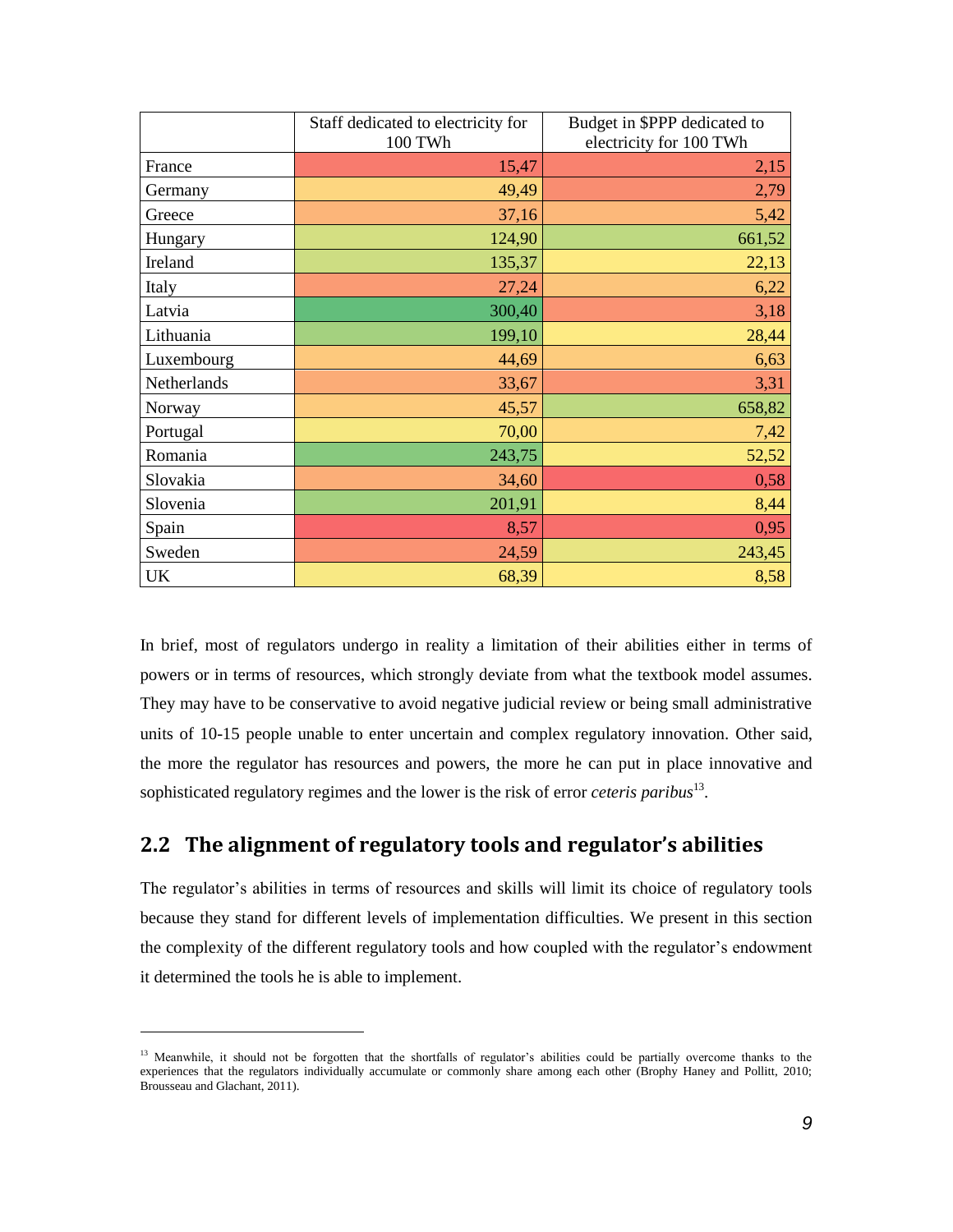*Cost plus regulation* is obviously the simplest regulatory tool. It only requires that the regulator audits the network operator"s account. He then sets the network tariffs according to the observed costs.

*Price cap regulation* is then just a degree higher in terms of complexity. Of course, the auditing costs are smaller because the regulator requires information about the firm"s costs only at the beginning of the regulatory period. However, the regulator must spend here resources to set the reference price and the level of the efficient factor, in order to avoid a risk of error about setting initial prices (leading to windfall profits or losses for the network operator disconnected from his performances), because of modifications in demand evolution expectations and main parameters of the allowed revenue formula. In its practical form, the regulator must mix price cap regulation with cost plus regulation, sharing losses and gains between the network operators and consumers. He can then include adjustment mechanism to incentive regulation, protecting consumers" surplus as well as providing firms incentives for cost reduction. Learning effect has a potential positive repercussion on the regulator to adjust correctly the revenue formula when moving from one regulatory period to the next one.

*"Performance-based" regulation* represents a new degree of difficulty for the regulator. While cost-plus regulation and price cap regulation focus on cost only, performance-based regulation relies on an explicit definition of a performance target on output coupled with a financial incentive to reach it. This would necessitate that the regulator recognizes that the network operator produces different outputs and identify them. He should then find the gains any improvement of these outputs may have for the system as a whole so that he reflect it in the financial incentive. Only to this condition, the network operator will be able to make the efficient arbitrage between his costs and the benefits his efforts generate for the system. A high level of expertise is consequently needed to propose this scheme. The cost of regulation could also be high because the regulator needs to collect data to estimate the benefits to the system of improving the network operator"s performances and the network operator"s costs to realize the associated efforts. Meanwhile, network companies are given a significant discretion in how they achieve the efficiency goals. Besides, no cost observations are required within the regulatory period.

The implementation of a *menu of contracts* requires a new degree of abilities from the regulator. While he was previously not interested in the intrinsic efficiency of the network operator, he must integrate it in the menu of contracts, proposing low-powered incentive schemes to network operators with low potential efficiency gains and high-powered incentive schemes to network operators with high potential efficiency gains. The regulator can apply this rationale to both input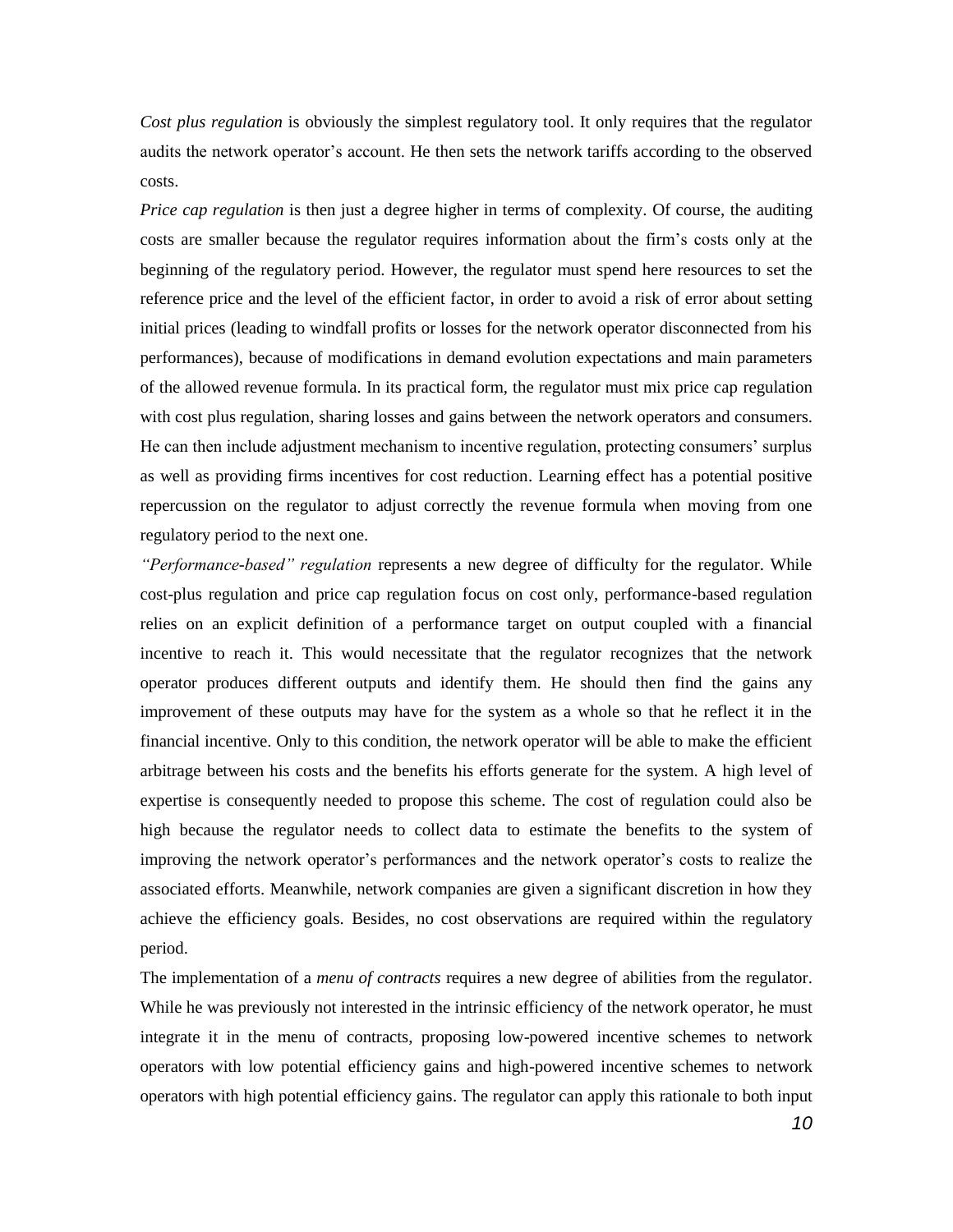and output regulation. The required expertise would condition the construction of the proposed contracts and consequently the effectiveness of the tool while receiving the right signals about network operators' types.

Finally, *yardstick competition tool* is again one step further in terms of difficulties. The regulator would have to collect a huge amount of information from the network operator. He then has to perform an analysis, costly both in terms of time, skills and budget. Collecting, standardizing data and ensuring a trivial quality of data is a complicated issue that any regulator may not succeed in managing efficiently (Brophy Haney and Pollitt, 2009). In particular, a considerable effort has to be made by the regulator to improve data standardization and accuracy to ease his computation and increase the comparability of network operators $^{14}$ .

The difficulties faced by the regulator in implementing the different regulatory tools can be summed up in the following figure. The regulator requires increasing resources and abilities implementing, cost plus, price cap, performance-based regulation, menu of contracts and yardstick competition.



# *3 The most appropriate regulatory tool for the network operator's tasks*

Beside the discrepancy between the reality of regulators" abilities and the assumption of the textbook model, it is generally assumed that the regulator frames a company performing a unique task with a single regulatory tool whether the company performs a single task and delivers a single product, or performs multiple tasks and delivers multiple products possibly in an aggregated manner<sup>16</sup>. This implicitly implies that the regulatory characteristics of these products

<sup>&</sup>lt;sup>14</sup> The regulator should also be able to alleviate the risk of strategic behavior or gaming by firms that could sometimes produce illusory efficiency improvements (Jamasb et al., 2003). The risk of tacit collusion would materialize if the network operators collectively limit their effort in one regulatory period in order to be able to display efficiency gains in the next regulatory period. However in practice, no gaming situation was observed when yardstick competition is implemented in some electricity networks.

<sup>&</sup>lt;sup>15</sup> The amount of additional abilities required from the regulator to implement a more complex regulatory tool is not necessarily the same one for any of the regulatory tool.

<sup>&</sup>lt;sup>16</sup> See for instance Laffont and Tirole (1993).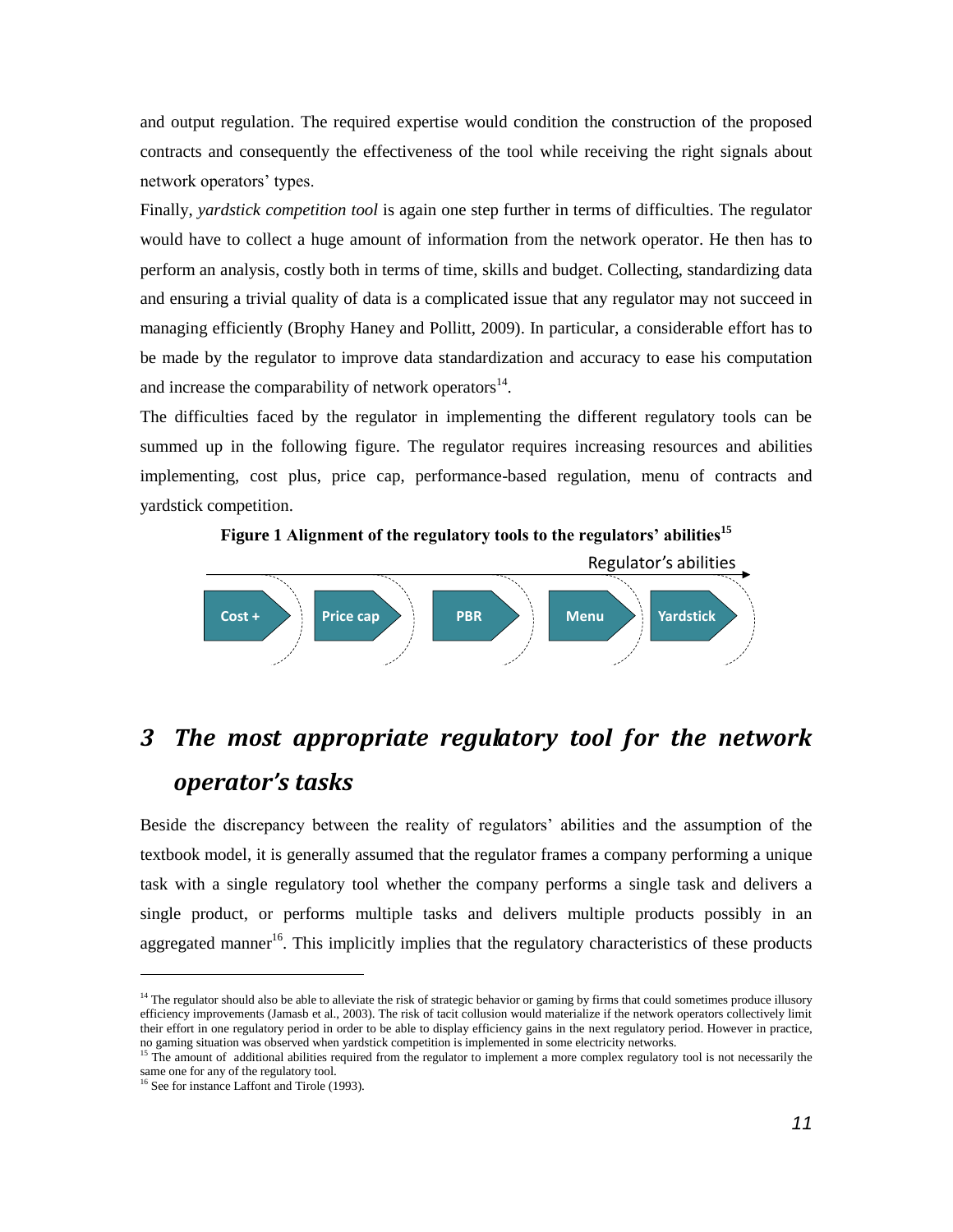and tasks are homogeneous. In practice, the characteristics of the network operator"s tasks are heterogeneous and require different and adapted regulatory tools to incentivize the regulated firms efficiently.

### **3.1 The network operators' tasks**

 $\overline{a}$ 

To our knowledge, the question about how to choose a regulatory tool among the five theoretical ones from the knowledge of the characteristics of the network operators" tasks has never been treated in the literature. However there are practical and theoretical recognition that the network operators performs heterogeneous tasks requiring distinct regulatory tools (See Rious et al., 2008 for electricity transmission and Saplacan 2008 for electricity distribution). The power and gas network operators classically perform four main tasks, the three first ones dealing with short term issues and the last one dealing with long term issues.

In the case of the electricity industry, a Transmission System Operator (TSO) operates the system on a day-to-day basis, ensuring the balance between injections and withdrawals, managing congestion and contingencies. Second, the network operator maintains the grid. Third, he manages the customer relationship with the network users (generators and consumers), metering and billing energy and power, and possibly providing complementary services to the network users. Lastly, he connects new users, plans and expands the grid when excessive congestions  $appear<sup>17</sup>$ .

The TSOs may also have to grasp new or renewed tasks because of new regulatory objectives or new environmental constraints<sup>18</sup>. In the electricity sector, because of climate change policy, they must adapt his process to the integration of innovation both on the supply side (intermittent generation from wind power and photovoltaic power) and on the demand side (smart meters, demand response, and possibly electric vehicles)<sup>19</sup>. At last, for both of these sectors, the Europeanization of market building emphasizes the role of the TSOs as market architects, jointly with the power exchanges (Glachant and Rious, 2010). All these changes require a revival of RD&D in the electricity sectors in both the domains of infrastructures and of services.

<sup>&</sup>lt;sup>17</sup> It is possible that System Operation and Transmission Ownership are unbundled activities. In this case, the Transmission Owner maintains and builds the network while the System Operator performs all the other tasks (system management and planning). <sup>18</sup> In the case of unbundling between System Operator and Transmission Owner, this statement applies to both of them.

<sup>&</sup>lt;sup>19</sup> In the gas sector, that is mainly the concerns about security of supply that drives organizational and technological innovation with the increase of supply through LNG and the implementation of reverse flows in case of disruption to ensure solidarity at the European scale.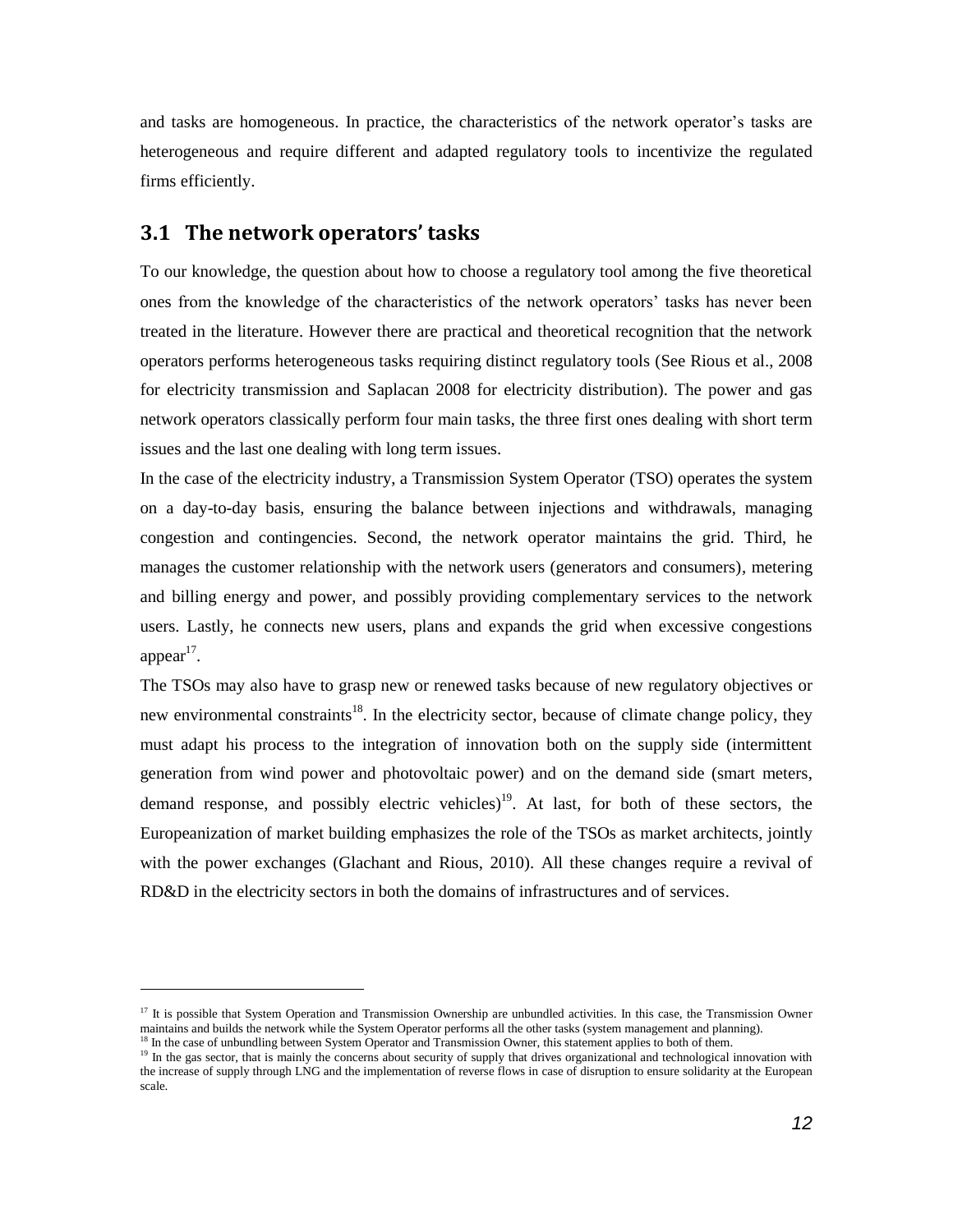# **3.2 Identifying the regulatory tools from the characteristics of the network operators' tasks**

The different tasks performed by the network operators are obviously heterogeneous, in particular in terms of uncertainty and concerned time horizons. System operation deals with the short term network management. Nevertheless, it encompasses uncertainty because it is highly dependent on the day-to-day behavior of the market participants. Maintenance and the customer relationship management are recurrent mid-term activities presenting few uncertainties, unless innovation appears. The grid connection and expansion are recurrent activities but concerns very long term  $\alpha$  decisions<sup>20</sup>. Despite, the recurring process of building lines, the future use of the infrastructure is highly uncertain at the time of planning<sup>21</sup>. At last, uncertainty reaches its highest level when considering RD&D because it concerns the use of the network infrastructure in the very long term with developing technologies whose outcome is unknown.

Controlling the TSO"s costs as a whole would then be inefficient given the heterogeneous nature of his tasks. Encouraging companies to reduce operational expenditures could lead sooner or later to a lower quality of the provided service. On the opposite, innovation is inevitably costly in the short term and its expected benefits can only be obtained on a longer period of time. The regulator should then find a proper balance between, on the one hand, the incentive given to the regulated firm and the reduction of his information asymmetry and, on the other hand, the uncertainty he and the network operators face.

Our claim is that a hybrid approach relying on the simultaneous use of various regulatory arrangements should then be implemented to address more specifically the different characteristics of the various tasks performed by the network operators. As a consequence of the heterogeneity of the network operator's task, when searching for the most appropriate regulatory tools, the regulator should not only consider his real abilities resulting from his endowment but also evaluate three characteristics of the targeted network operator"s task. These three characteristics are the controllability, the predictability and the observability of any specific task. Consequently, we develop a decision tree to select the optimal regulatory tool encompassing these three characteristics. We present these three cost characteristics considering first that the regulator is working in an ideal situation of perfect and certain information and then in situations where information encloses risk and where he eventually suffers information asymmetry.

 $20$  The practical lifetime of a power line can reach up to 80 years while their economic lifetime is generally estimated to 40 years.

<sup>&</sup>lt;sup>21</sup> For a discussion on the role of TSOs for planning the network development see Rious, Perez Glachant 2011.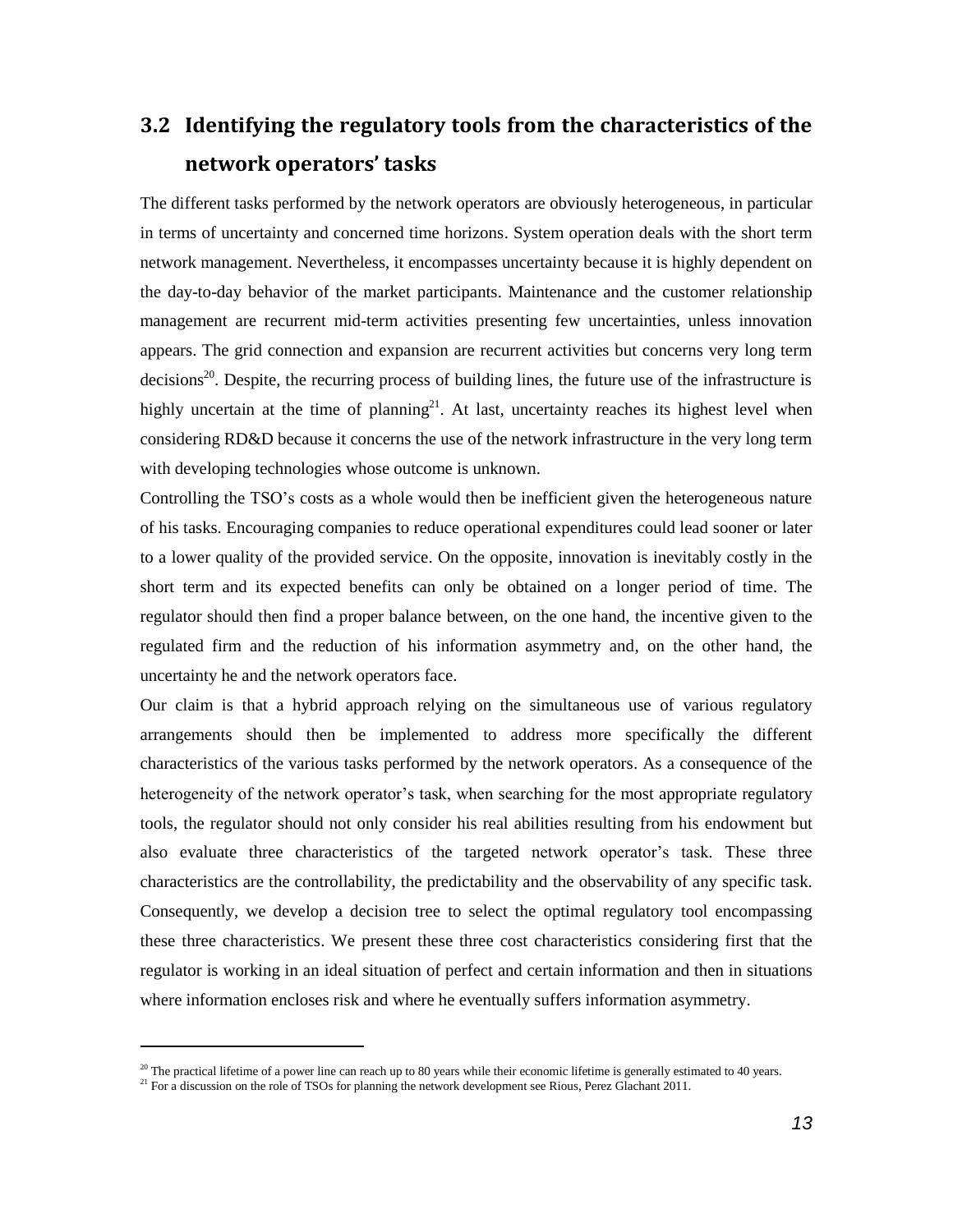### *3.2.1 Controllability*

We first consider the situation where both the regulator and the network operator face no uncertainty with regard to the system management and where the regulator faces no information asymmetry. In this situation, a regulator can incentivize the network operator if the latter can effectively affect the efficiency of the targeted task either increasing the level of outputs for the same quantity of inputs or similarly reducing the quantity of inputs without modifying the level of outputs. Other said the network operator can control the efficiency of this task through his effort.

If this assumption is always satisfied in theory, in reality it is not so obvious. Imagine a network operator whose zone has neither injection nor withdrawal and is only transited by cross-border flows. He then has little discretion in minimizing the level on losses on his network. Whatever the action he may decide, it may be countered by the actions of neighboring TSOs. This is for instance what may occur if the use of phase shifters  $^{22}$  are not coordinated, one tap shift by a TSO being potentially countered by another tap shift by a neighboring TSO (Verboomen et al., 2006). We can also imagine that the network operator planned an investment to relieve a structural congestion but cannot implement because of fierce local opposition. He cannot then impact the level of congestion cost.

In such real situations, it would not be efficient to impose him an incentive scheme because it would result in no efficiency improvement, only in regulatory costs and profit shortfall for the regulated company. Consequently only a cost plus regulation should then be implemented to this precise task.

When a task is controllable, the company can undertake actions to reach an efficient level of operation, and an incentive regulatory scheme may make sense (congestions costs for instance being controllable in the medium term while not in the short term), upon the condition that task is also predictable and observable.

### *3.2.2 Predictability*

 $\overline{a}$ 

We now consider the situation where the regulator faces no information asymmetry (once again) but both the regulator and the network operator faces uncertainty about the environment of the system management (future demand level, technology, etc.). In this situation, a regulator can incentivize the network operator so that he improves his productivity on a given task if

<sup>&</sup>lt;sup>22</sup> The TSOs use phase-shifters in particular to control power flow and possibly repulse them outside their networks.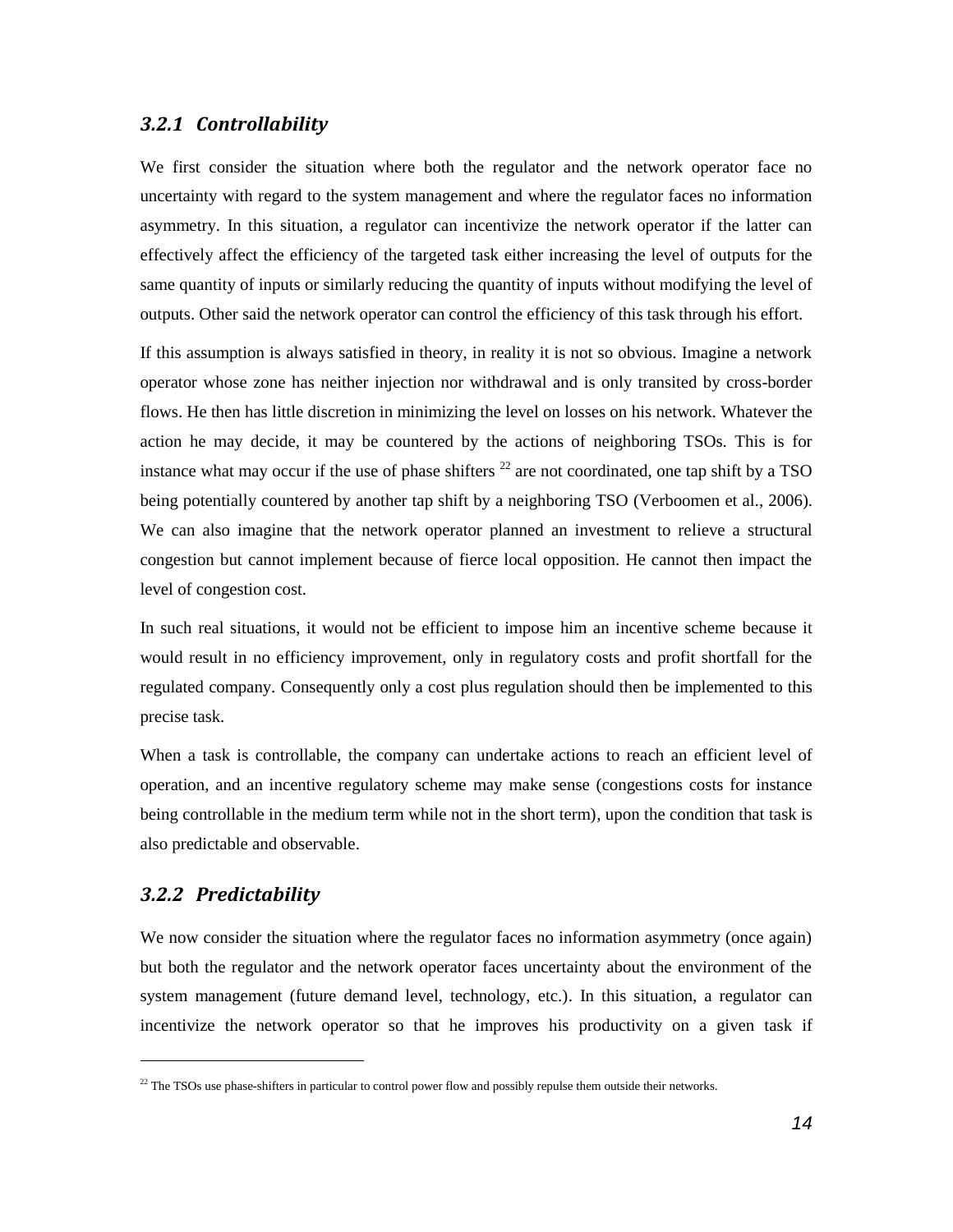uncertainty is not too high, that is to say that the network operator can distinct the effect of his effort on his efficiency from the interaction of uncertain (and uncontrollable) variables from the environment.

Suppose for instance that the level of demand impacts congestion cost in an unknown manner. Other things equal, the network operator is also supposed to be able to reduce congestion cost thanks to changes in his operation procedures. If the uncertainty about the impact of demand level on congestion cost is quite limited, it is then possible to identify the effect of the network operator"s effort to reduce congestion cost [\(figure 2\)](#page-14-0). An incentive scheme can then be efficiently implemented.

# <span id="page-14-0"></span>**Figure 2 Effect of low uncertainty on environment variables on the possibility for the regulator to detect an improvement of the network operator's efficiency**





Otherwise, if uncertainty about the impact of demand level on congestion cost is too important, it may then be difficult for the regulator and the network operator to distinct the effect of the efficiency improvement realized by the network operator from the impact of demand level [\(figure](#page-15-0)  [3\)](#page-15-0). In such an uncertain situation, unless the regulator is able to filter the impact of uncertain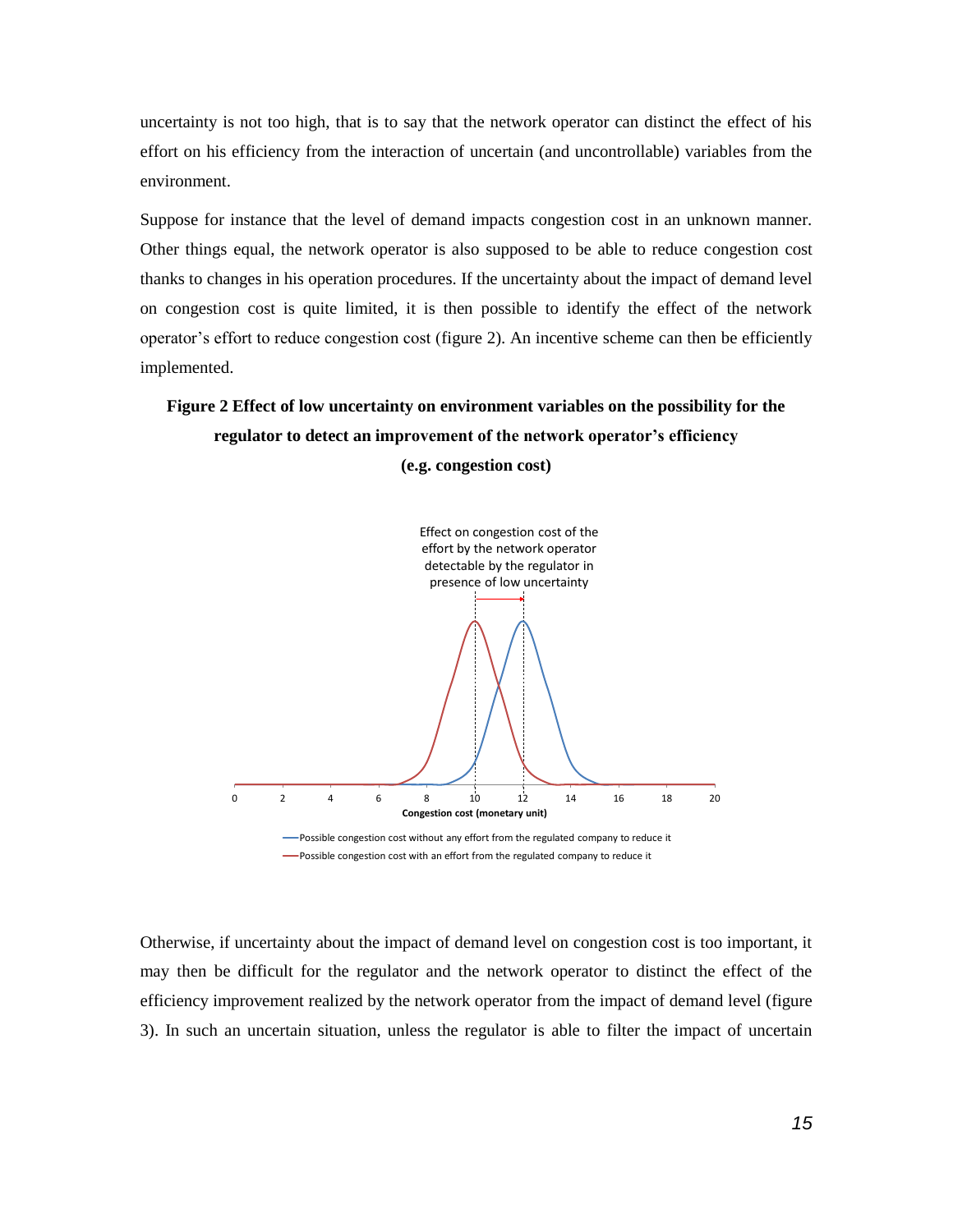variables on the network operator's tasks<sup>23</sup>, it would not be efficient to impose the latter an incentive regulation because the regulator would not be able to differentiate the effect from real efforts by the network operators from windfall improvements due to the system environment.

# <span id="page-15-0"></span>**Figure 3 Effect of high uncertainty on environment variables on the possibility for the regulator to detect an improvement of the network operator's efficiency**

**(e.g. congestion cost)**



### *3.2.3 Observability*

l

We now consider the most realistic situation where the regulator and the network operator face uncertain information and the regulator also suffers from asymmetry of information. In this situation, the most realistic one, a regulator can incentivize the network operator so that he improves his efficiency on a given task only if it is monitored, that is to say the effect of an effort by the network operator can be observe first by the network operator and second by the regulator (if he is interested in regulating it).

<sup>&</sup>lt;sup>23</sup> If the regulator has a sufficient experience, set of competences and budget (as for the TSO), he can filter the noise from environment variables and extract the effect of the effort by the network operator with an error margin. If the regulator and the network operator are risk takers, an incentive scheme can then be implemented even in this uncertain situation (possibly combined with a cost plus scheme to take into any residual unfiltered uncertainty). Nevertheless, the regulators are generally conservative and risk adverse (Brousseau and Glachant, 2010).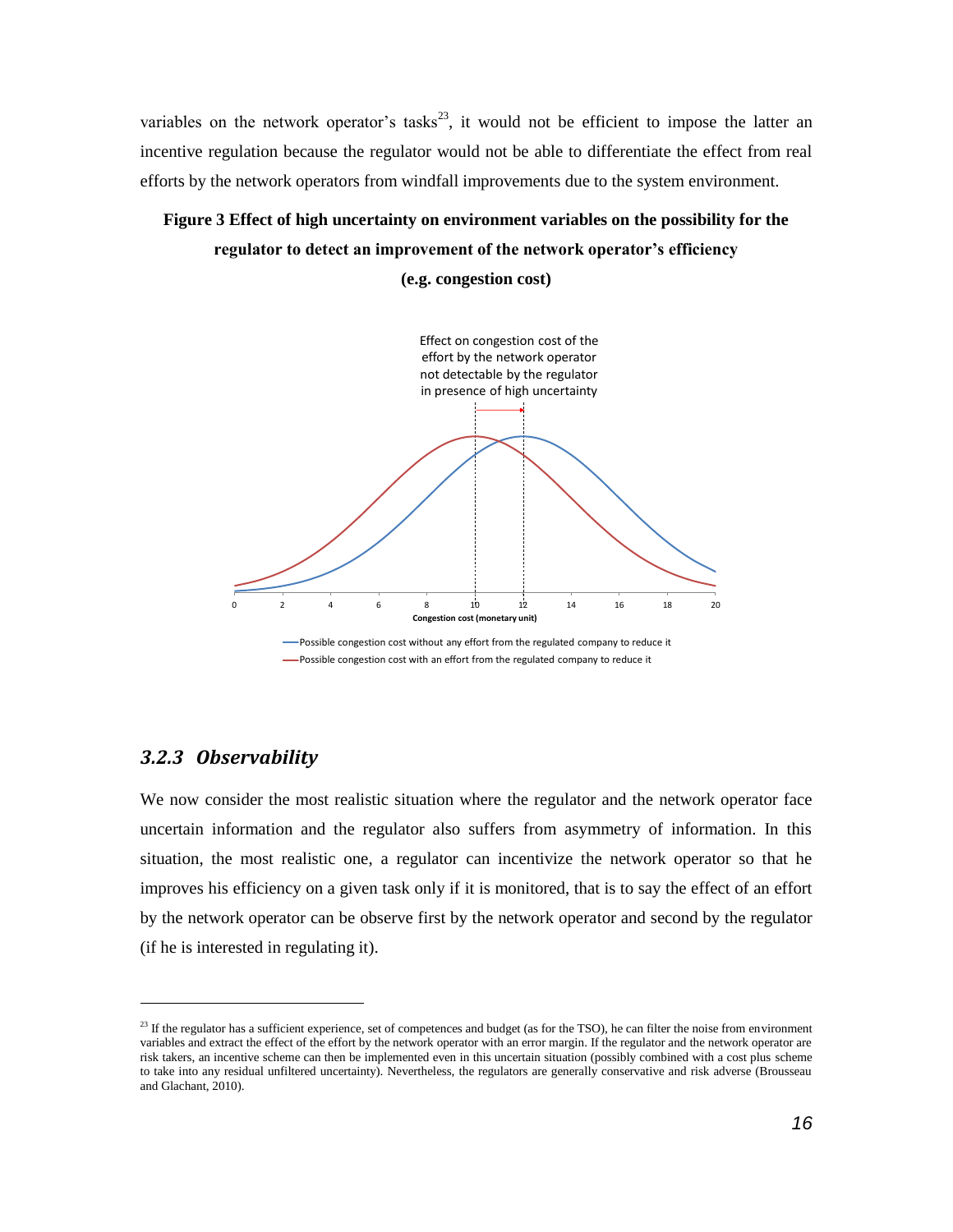If this assumption about the observability of a task is always satisfied in theory, it is not always valid in reality. For instance, before liberalization, losses were generally not monitored. In such situation, it is not possible to implement any incentive scheme. Another example can be found in distribution where the monitoring of the customer relationship management requires indicators about the speed and the quality to answer the network users" solicitations. The task observability needs that related indicators exist in the network operator"s process in a natural manner or that the regulator asks, standardizes and imposes them so that he is able to audit them. Without accurate monitoring, it is impossible to implement any incentive scheme. Observability can either concern inputs or outputs and may so determine the regulatory tools (either input- or on output-oriented) that can be implemented. Besides, the regulator may face different degrees of observability, ranging from a small historical set of data from one network operator only to a large set of data from several possibly comparable network operators.

In the first moment of regulation, it can then happen that observability is really out of reach of the regulator. Consequently the regulator may prefer the safeguard of a cost plus scheme. The regulator can nevertheless reduce his information asymmetry from the network operator for the next regulatory periods imposing the latter to monitor some indicators that may serve as vectors for future incentive schemes.

Inversely, with a high observability of a task, more sophisticated tools can be implemented. We must however distinguish between two types of observability. When only inputs are observable, the regulator should obviously implement an input-oriented regulatory tool, that is to say a price  $cap<sup>24</sup>$ . Otherwise, if only outputs (quantity or quality of the provided service) are observable, the regulator should implement an output-oriented regulatory scheme, which means performancebased regulation. The regulator then sets the output targets that the network operator should meet as well as the economic schemes to settle the observed deviations. Any gap with the target will be treated under a predefined reward-penalty function so that the network operator behaves maximizing social welfare.

In case of low observability of tasks (when the regulator has only few historical datasets or that may persist because monitoring is costly), it makes sense to invest in more advanced regulatory tools like a menu of contract where the company is pulled into a voluntary efficiency revelation scheme. A menu of contracts can be either input- or output-oriented, or both. When the menu of

<sup>&</sup>lt;sup>24</sup> Under this regime, the network operator could undertake efficient actions to reduce cost and then benefit from this improvement extracting rent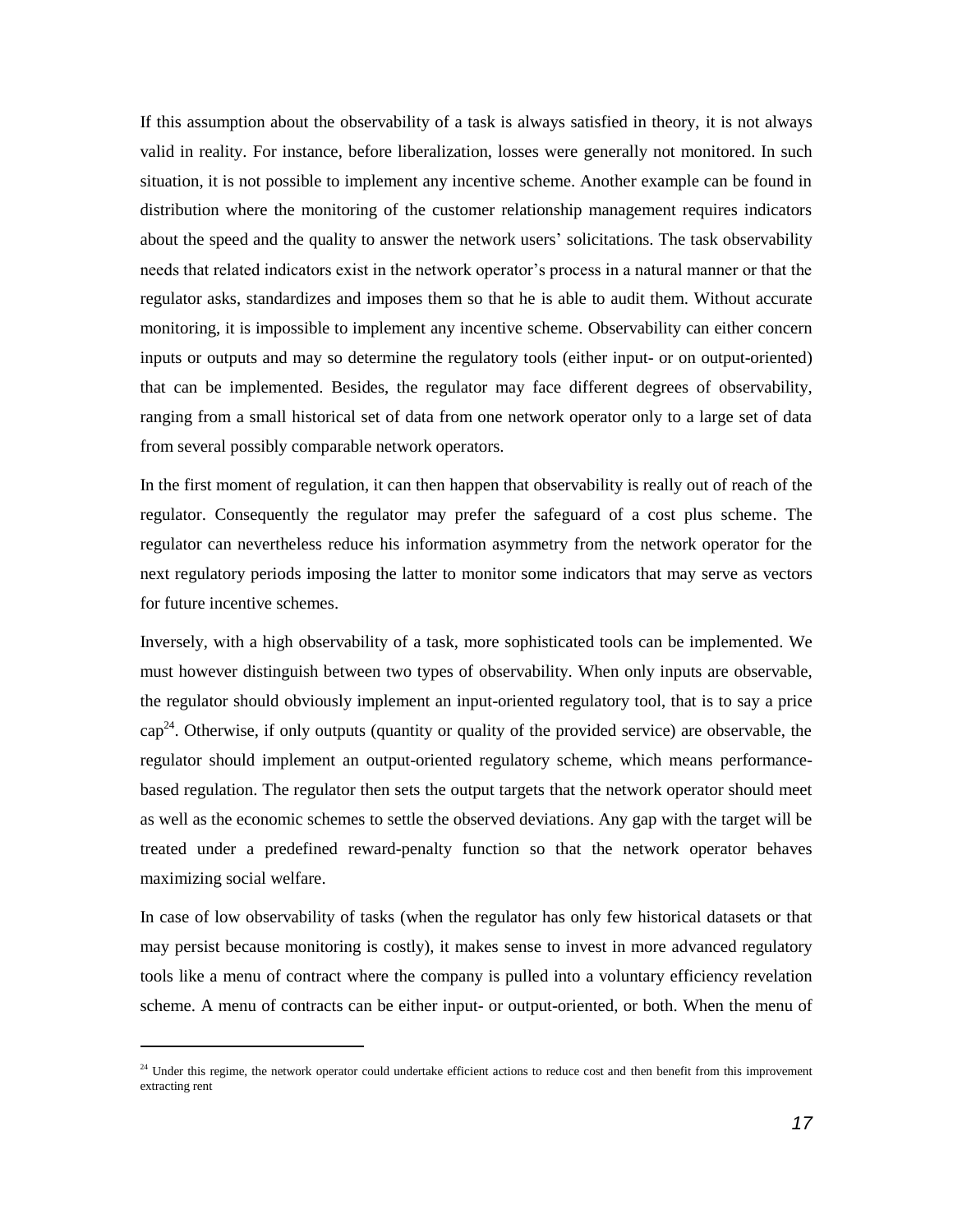contracts is conveniently constructed, the network company would rationally choose the contract that fits best with its true (while unobservable) characteristics. It nevertheless requires that the regulator be endowed with sufficient abilities to implement such a complex mechanism.

At last, he can also reduce his information asymmetry creating a "virtual competition environment" relying on benchmarking techniques. Yardstick competition can be either inputand/or output-oriented. Nevertheless, this regulatory tool requires that the regulator gets enough relevant information from several and comparable network operators. It is generally limited to distribution and not applied to transmission<sup>25</sup>. It is also the most complex regulatory tools to deal with. Only the regulator with a higher level of abilities can efficiently regulate several network operators with yardstick competition.

[Figure 4](#page-18-0) summarizes the decision tree to choose the appropriate regulatory tool taking into account on the one hand the characteristics of the network operator"s tasks in terms of controllability, predictability and observability, and on the other hand the regulator's abilities. To sum up, if a task does not satisfy any of the controllability, predictability and observability criteria, the cost plus scheme is the most appropriate tool to recover the incurred cost. Otherwise, the efficiency of implementing another regulatory tool depends first on the degree of observability and second on the very particular regulator's abilities.

<sup>&</sup>lt;sup>25</sup> Applying yardstick competition to transmission would imply that benchmarking allows to filter for the different institutional contexts the national power and gas TSOs are evolving in.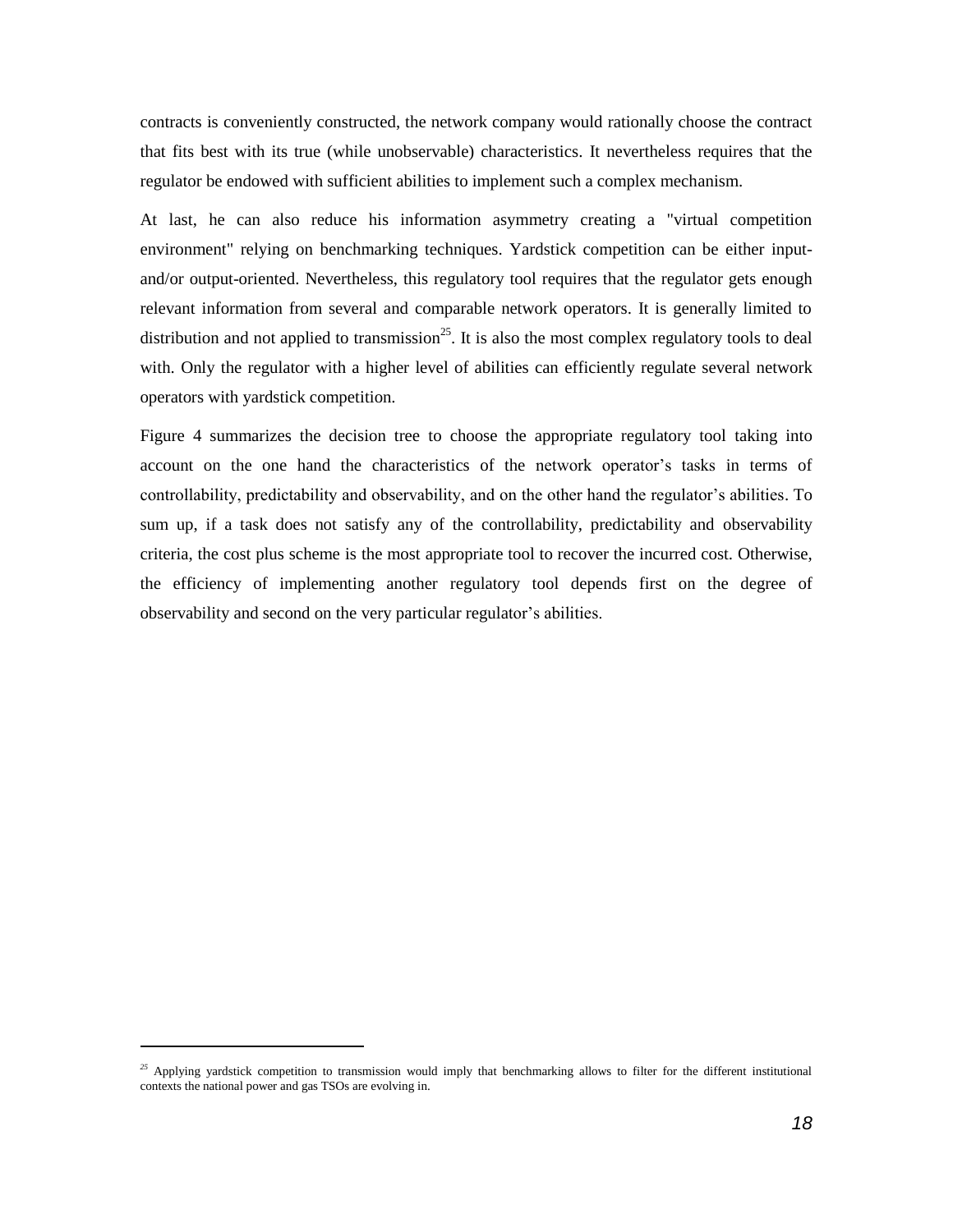<span id="page-18-0"></span>

**Figure 4 Decision tree to choose the appropriate regulatory tool**

Besides, it should not be forgotten that in practice, the regulator does not have an *ex nihilo* knowledge of the best adapted regulatory tools to the goal he pursue for the network operator"s task he targets. And even the best endowed regulators are learning with experience how to use regulatory tools to reduce asymmetry of information, to adapt these tools to uncertainty and to increase their computational abilities. The regulator may find how the regulatory tools should be matched with his goals and the targeted network operator tasks through a try and error process. As a consequence, our analysis should always be carefully considered since a change in the goals and in the characteristics of the network operator costs/tasks may modify this alignment.

### **3.3 Practical examples to choose appropriate regulatory tools**

We dedicate this section to the illustration of the above framework to show how it may help a regulator in choosing the most appropriate regulatory tool, depending on his abilities and on controllability, predictability and observability of the targeted task. We consider tasks of an electricity TSO with different time horizons going from short term (losses), to very long term (innovation), passing by medium term (maintenance).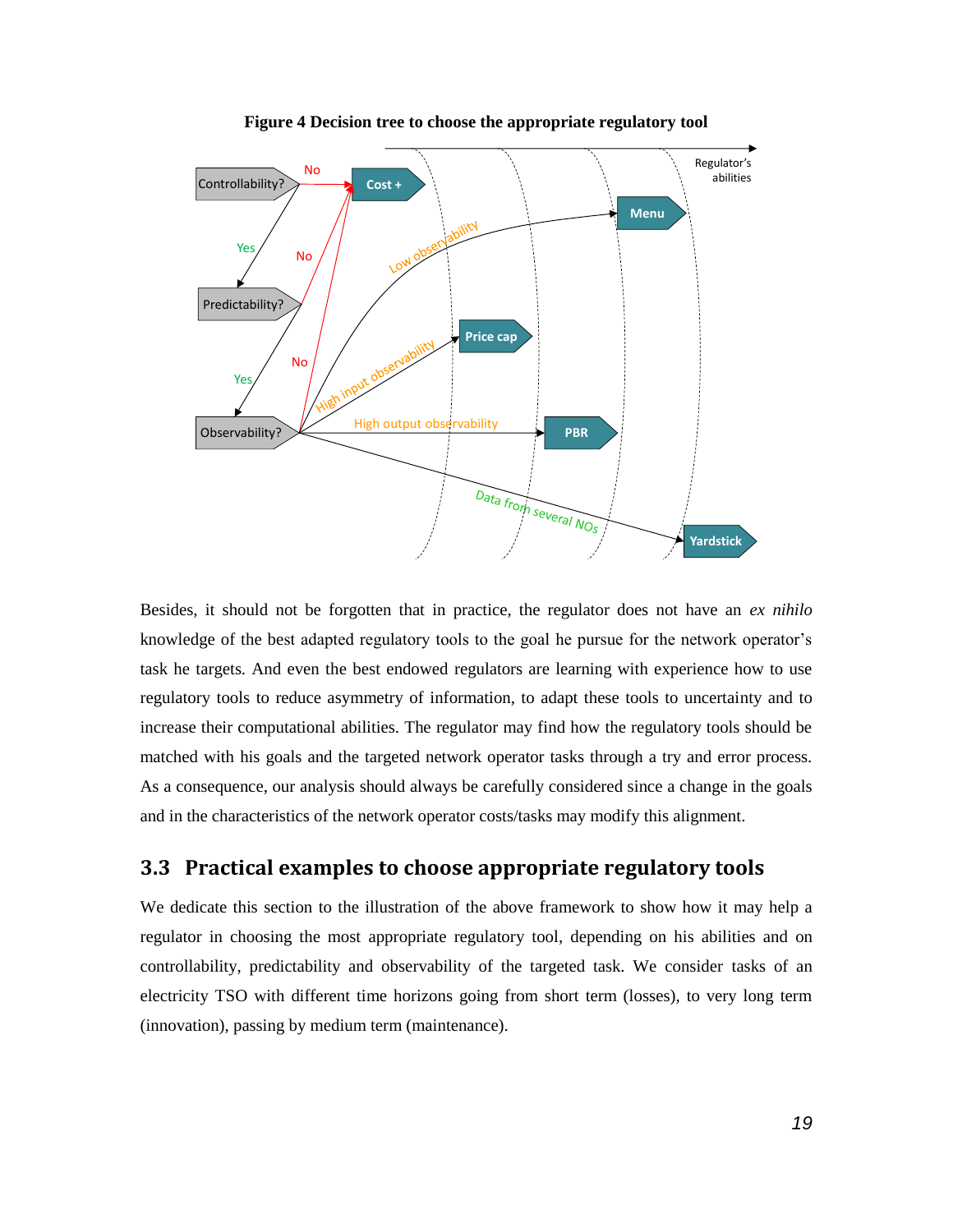#### *3.3.1 A short term task: the management of transmission losses*

Energy losses refer to physical losses during transmission through a network. Their management is generally part of system operation<sup>26</sup>. The degree of interconnection of a network with crossborder systems would determine the choice of the regulatory tool to incentivize a TSO to reduce their volume<sup>27</sup>. In an interconnected system where the considered TSO's network is only used for transit from abroad, the network operator is not able to influence the volume of losses that occur on his network (because whatever action he may engage in, it may be countered by actions from the neighboring TSOs). Energy losses are then uncontrollable. There is then little to be gained by making the company responsible for the incurred costs of losses and to bear the total risk of their occurrence. Cost plus scheme is so suitable.

In an isolated power system, the TSO is the only one responsible for the energy transmission losses on his network (given its use by the connected market participants). We can argue here that the volume of losses is controllable. It is also predictable if the network operator can anticipate how the market participants will use the network (i.e. the future load level and the future generators" dispatch). However, the regulator faces a substantial information asymmetry regarding how the regulated firm is managing transmission losses. If losses are included in a more global price/revenue cap regulation, the company may be incentivized to choose for instance more conventional technologies rather than low-losses one in order to reduce global costs. Otherwise, if the regulator is interested in minimizing the losses cost even if it may increase the global network costs through higher investment (for instance pursuing energy efficiency targets), he may prefer other regulatory tools. The choice between a menu of contracts, performance-based regulation and yardstick competition schemes would depend on observability, in particular the regulator"s experiences in regulating the cost of losses. In case of low observability, a menu of contracts would be suitable. If the regulator has information from several comparable network operators, he could apply yardstick competition. Otherwise, if he has a historical database of losses volumes for a unique network operator, a performance-based regulation would be appropriate.

<sup>&</sup>lt;sup>26</sup> The TSOs are not always in charge of buying losses, which does not prevent the TSOs from being incentivized in order to reduce their volume. For instance in Great Britain, the consumers must include their share of losses in their energy purchases. Meanwhile, the System Operator National Grid (like the distributors) also faces an incentive mechanism to prompt him to act in order to reduce their amount (Joskow, 2006). In other power systems like in France, the TSO and the DSOs are in charge of purchasing losses.

 $^{27}$  It is also possible to implement an incentive scheme focusing on the purchase cost of losses if the TSO is in charge of buying them. It is for instance the case in France (CRE, 2010).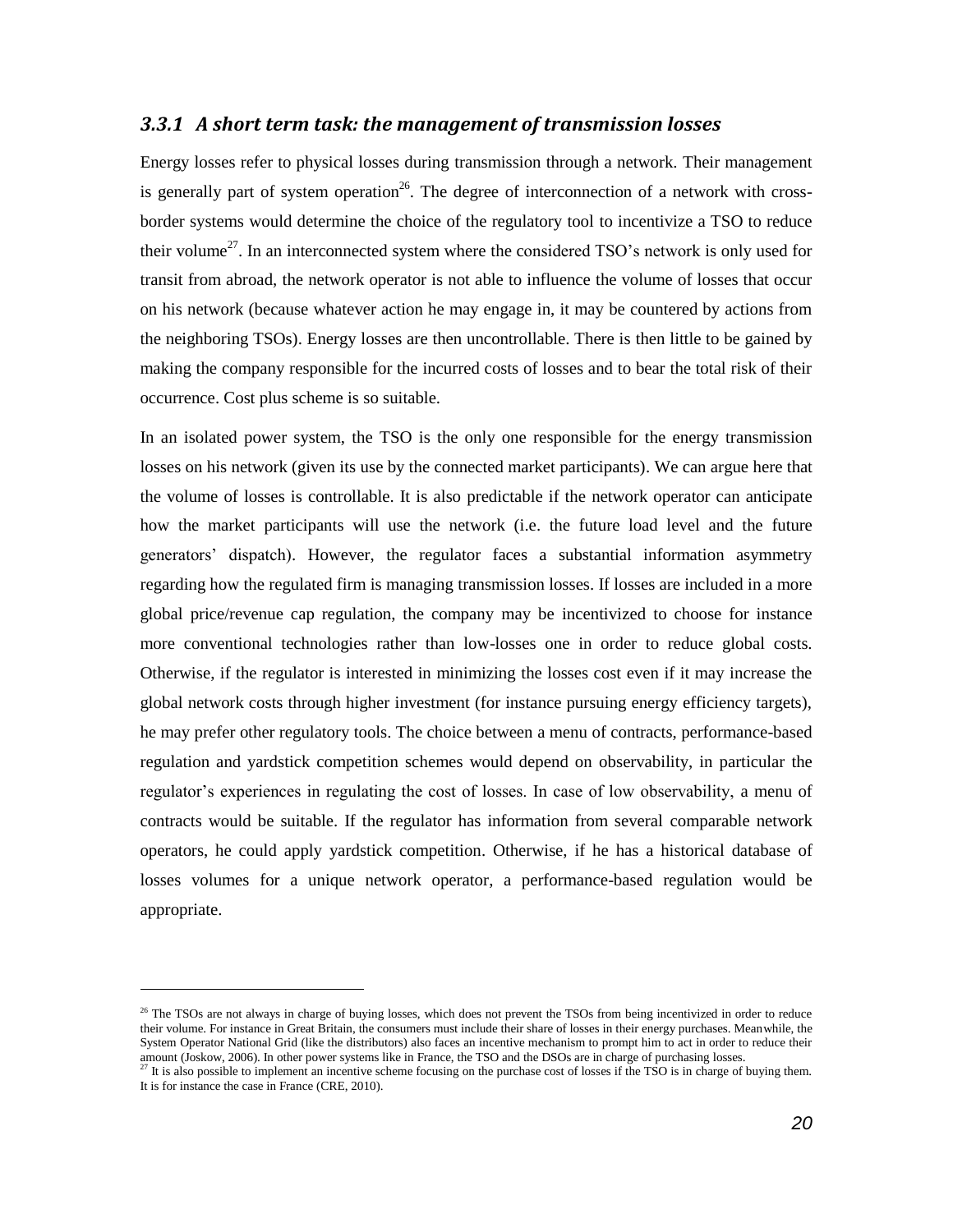### *3.3.2 A medium term task: maintenance*

Grid maintenance is part of the regular tasks that the network operator undertakes to guarantee the reliability of his services. Its incurred costs are weakly affected by uncertainty and unexpected events and rely much more on the company"s productivity potential, which means that they respect controllability and predictability criteria. The degree of observability of maintenance would depend on the regulator"s correct evaluation of productivity improvement and of the cost of best practices needed to maintain a reliable grid. Consequently, a network operator should be incentivized on maintenance to minimize these costs and the choice of the most appropriate regulatory tool should consider the regulator"s abilities. In case of high observability, maintenance costs could be regulated within the price cap regime, if the regulator's abilities allow it. In case of low observability and of a regulator with sufficient abilities, a menu of contracts and benchmarking techniques could be more appropriate to target optimal efficiency levels.

Meanwhile, incentivizing a network operator on the cost of maintenance may have adverse effects on the quality of the service he provides. It is indeed easy for him to decrease the cost of maintenance reducing globally the number of maintenance interventions, which may eventually endanger the network quality. It is then widely argued that quality has to be regulated complementarily to cost regulation (Jamasb and Pollitt, 2008). The regulation of maintenance cost is generally completed with a performance-based regulation whose metrics refer to quality indicators (Joskow, 2008). Quality is indeed controllable, predictable to some extent and observable for the regulator. Quality is controllable because the network operator determines it by his investment and maintenance. Quality is also predictable under the condition that the effects of extreme events are filtered out from the quality indicators<sup>28</sup>. This can possibly be done using econometric tools (Yu et al., 2009). At last, the observability of quality will depend on the set of indicators the regulators may impose on the network company to monitor. The regulator can then implement a performance-based regulation, either on a stand-alone basis, in a menu of contracts or integrated in a benchmark.

#### *3.3.3 Innovation expenditures*

l

The climate change policy in EU has led the regulators to consider new regulatory objectives beyond the ones of cost efficiency and system security. It consists, among others, of pushing network operators to undertake RD&D spending and to invest in new technologies to connect

<sup>&</sup>lt;sup>28</sup> The quality indicators should not be filtered out from the whole weather conditions because the networks are supposed to withstand a given reliability standard (generally such that there is no more than one day interruption of the service in 10 years).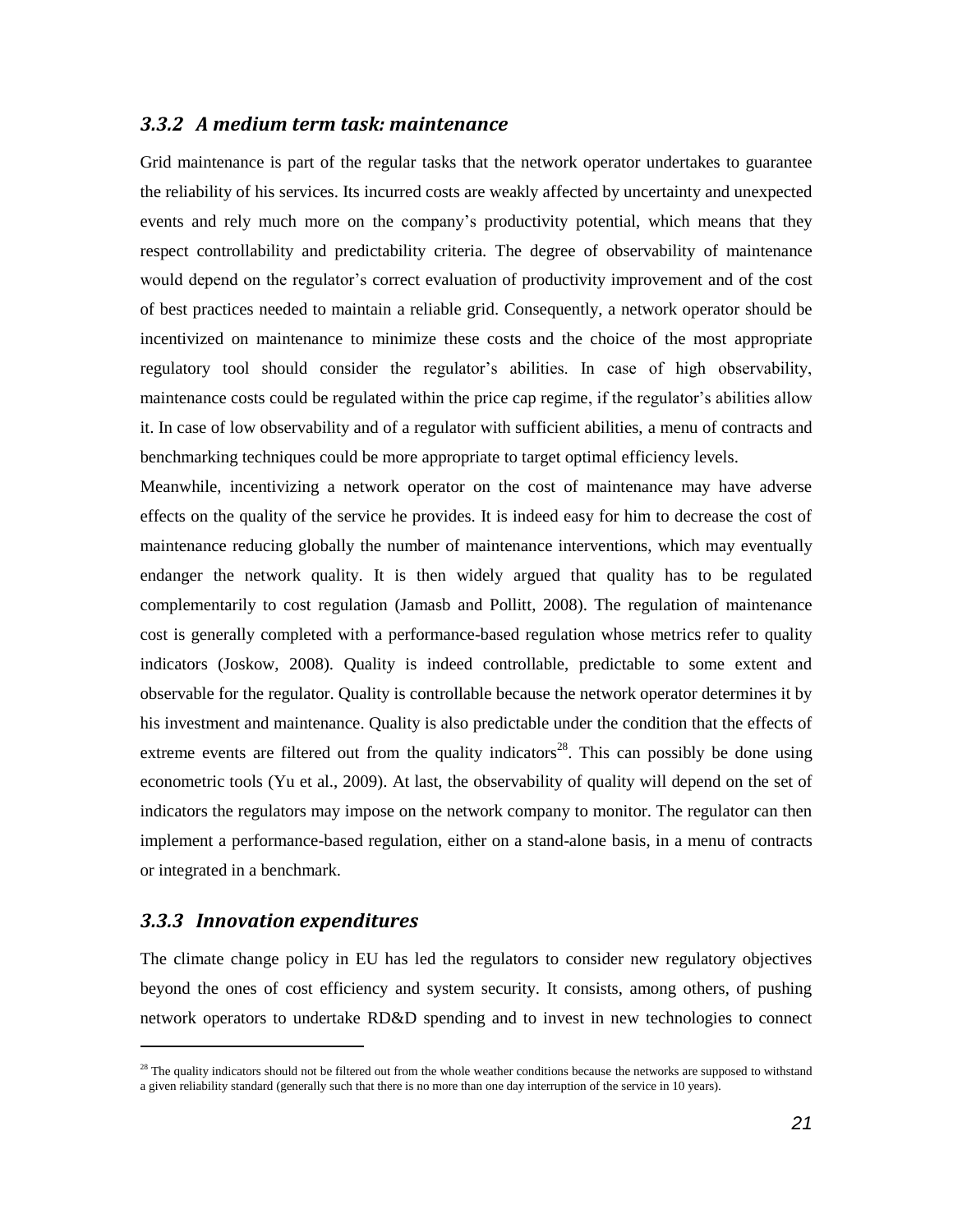large-scale renewable sources and distributed generation with responsive demand to be equipped with smart meters (ENTSOE & EDSO, 2010).

Smartening up the grid would necessitate huge and continuous innovation investments from the side of network operators. Similarly to classical transmission investments, innovation investments are characterized by high short term expenditures while their benefits are uncertain all the more that they are potentially generated over a long lead time. With regard to the new regulatory objectives, the network operator should consider these activities as new or renewed tasks. On the other hand, the regulator should propose the right regulatory scheme to regulate these new tasks and their incurred costs.

The innovation process is a controllable one in the sense that the effort endured by the network operator will determine the quantity of innovation he is able to produce. Inversely, it has a very low degree of predictability because the usefulness of the innovative product and so its benefits are by definition unknown. The predictability of innovation is however simultaneously increasing with technological maturity. Similarly, observability depends on technological maturity since a more mature technology allows the network operator in a first hand and the regulator in a second hand to have a better knowledge about the usefulness and outputs of the deemed innovation.

It is obviously the most complex TSO"s task when the regulator has to figure out its optimal regulatory tool. Indeed, the level of predictability and observability would depend on the technology maturity. In case of low maturity, the TSOs could not foresee the possible interaction between the innovative product with the other components of the power system. It would so be inappropriate to put in place an incentive regulation tool where neither the regulator nor the network operator are able to consider the thereof innovation"s cost and benefit, whatever the regulator's abilities<sup>29</sup>. When maturity is increasing and the once innovative products or services are integrated on a business-as-usual basis, an incentive tool that considers a sharing rule of risk between the network operator and grid users is suitable (Bauknecht, 2010).

### *4 Application to the analysis of some European regulations*

We now test our framework to analyse real regulators and the tools they implement. We verify that the smarter ones implement the most complex tools and have the abilities to fine tune their regulation. We accordingly study regulation of the power network monopolies, mainly the transmission one in Great Britain, in Spain and in Germany. The reason why we choose each of

<sup>&</sup>lt;sup>29</sup> However, the regulator can rely on open fora where the market participants can display their expectations about innovative products (whether their own ones or those of others") and their interactions with the rest of the power system (Brousseau and Glachant, 2011).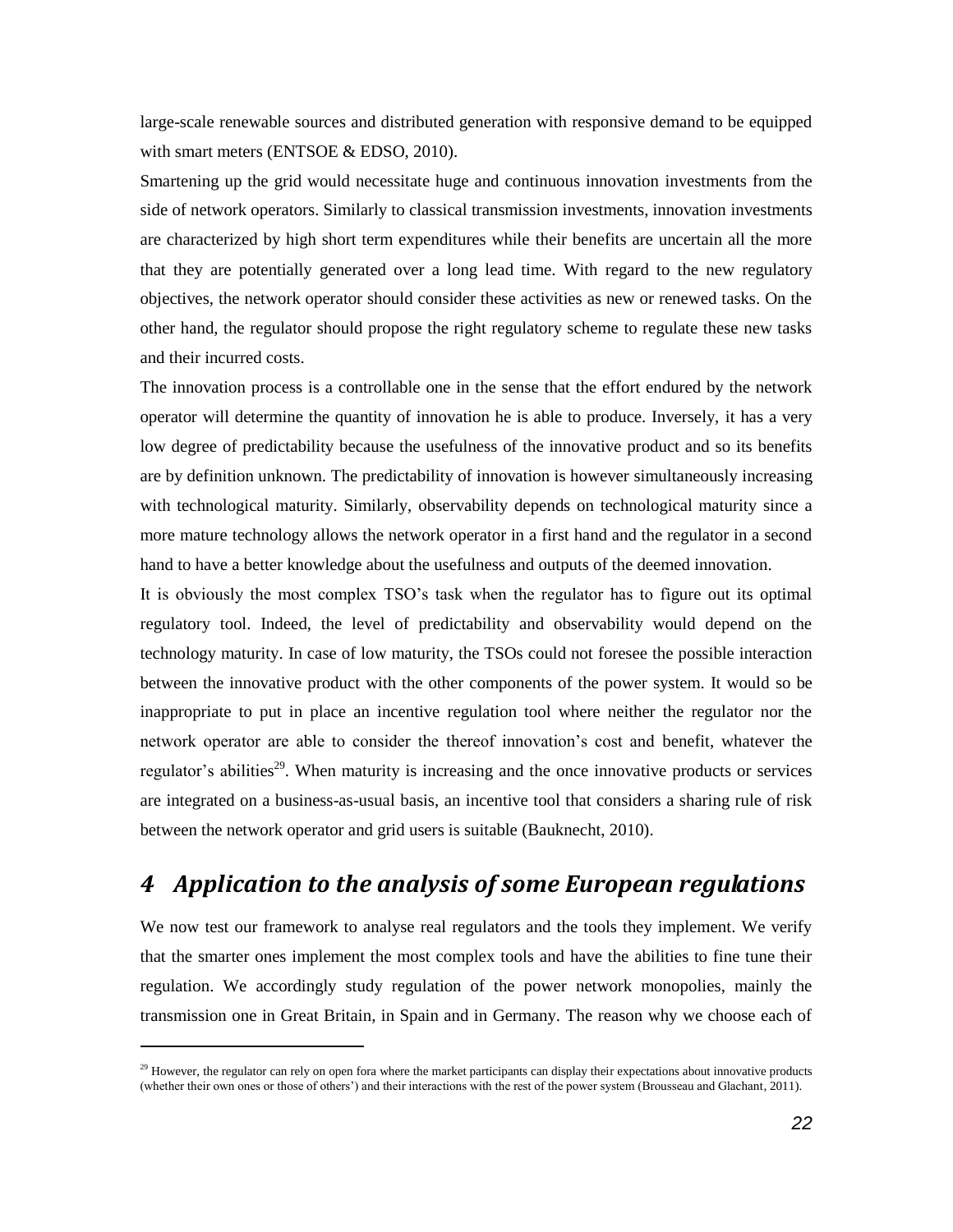these countries will be explained in the following subsections. Meanwhile, we welcome any further work willing to apply our analysis framework to other countries in order to propose new tools to regulators in adequacy with their abilities and with the characteristics of the network operators" tasks or to complete our analysis framework.

### **4.1 Electricity transmission regulation in Great Britain**

The British regulator for gas and electricity, OFGEM, is considered as a pioneer in Europe and even worldwide in the application of the most advanced theoretical tools to regulate power and gas network operators (Joskow, 2008). This was and still is possible because OFGEM is rather well endowed in terms of budget and staff (he is in the middle of the range – see table 2).

Back in the yearly nineties, OFFER (before he merges with OFGAS, the British regulator of gas) was the first power regulator to apply price cap regulation in  $1990^{30}$ . However, OFFER then OFGEM has never applied price cap regulation in a blind manner. Indeed, he has used a buildingblock approach and several types of regulatory tools recognizing in this way that the different network operator" tasks require distinct regulatory tools. OFGEM also perfected the match between tasks and regulatory tools through practices and feedback analysis. Price cap regulation was then first applied to maintenance because this task has all the desired and easily detectable characteristics to be regulated with this tool. It has also been extended to other tasks, for instance on capital expenditures<sup>31</sup>. Besides, during the first years of implementation, OFGEM realized that the price cap regulation alone leads to inefficient behaviors by the TSO (and the DSOs). A company may let costs of some tasks increased when he was not incentivized<sup>32</sup>. Similarly, OFGEM realized that the network company may choose to decrease the level of some outputs, in particular outputs related to environmental policy or reliability, in order to reach its cost reduction targets. Rustines of output regulation (PBR) were so added to price cap regulation to avoid these effects. Several output incentives mechanisms have then been developed on a case by case basis. For instance, distinct incentive regulation schemes were then imposed to the TSO so that he reduces congestion cost<sup>33</sup>, losses<sup>[34](#page-22-0)</sup>, reliability level<sup>34</sup> (Joskow, 2008 and Rious et al., 2008)<sup>35</sup>. The

<span id="page-22-0"></span><sup>&</sup>lt;sup>30</sup> OFGAS, the British regulator of gas was then the first gas regulator worldwide to apply price cap regulation in 1988.

<sup>&</sup>lt;sup>31</sup> Different profit-sharing rules are applied on OPEX and CAPEX in the last regulatory period (TPCR 4). The transmission monopoly retains 100% of efficiency gains for OPEX and 25% of efficiency gains for CAPEX (OFGEM, 2011).

<sup>&</sup>lt;sup>32</sup> It was the case for instance of congestion in the mid-nineties. Its cost had jumped from less than 100 million pounds in 1991 to more than 500 million pounds in 1995. It was due to generators located in load pockets gaming congestion management scheme to receive high rent. The TSO was then not incentivized to control this cost because it was passed through to the final consumer.  $33$  Either through contracts with some generators or through well located low cost investment in the grid infrastructure.

<sup>&</sup>lt;sup>34</sup> Through appropriate operation standards and investments.

<sup>&</sup>lt;sup>35</sup> Other incentive regulation mechanisms were also implemented targeting mainly the distribution companies so that they provide innovative investments and network management schemes (Low Carbon Network fund, Innovation Fund Incentive and Registered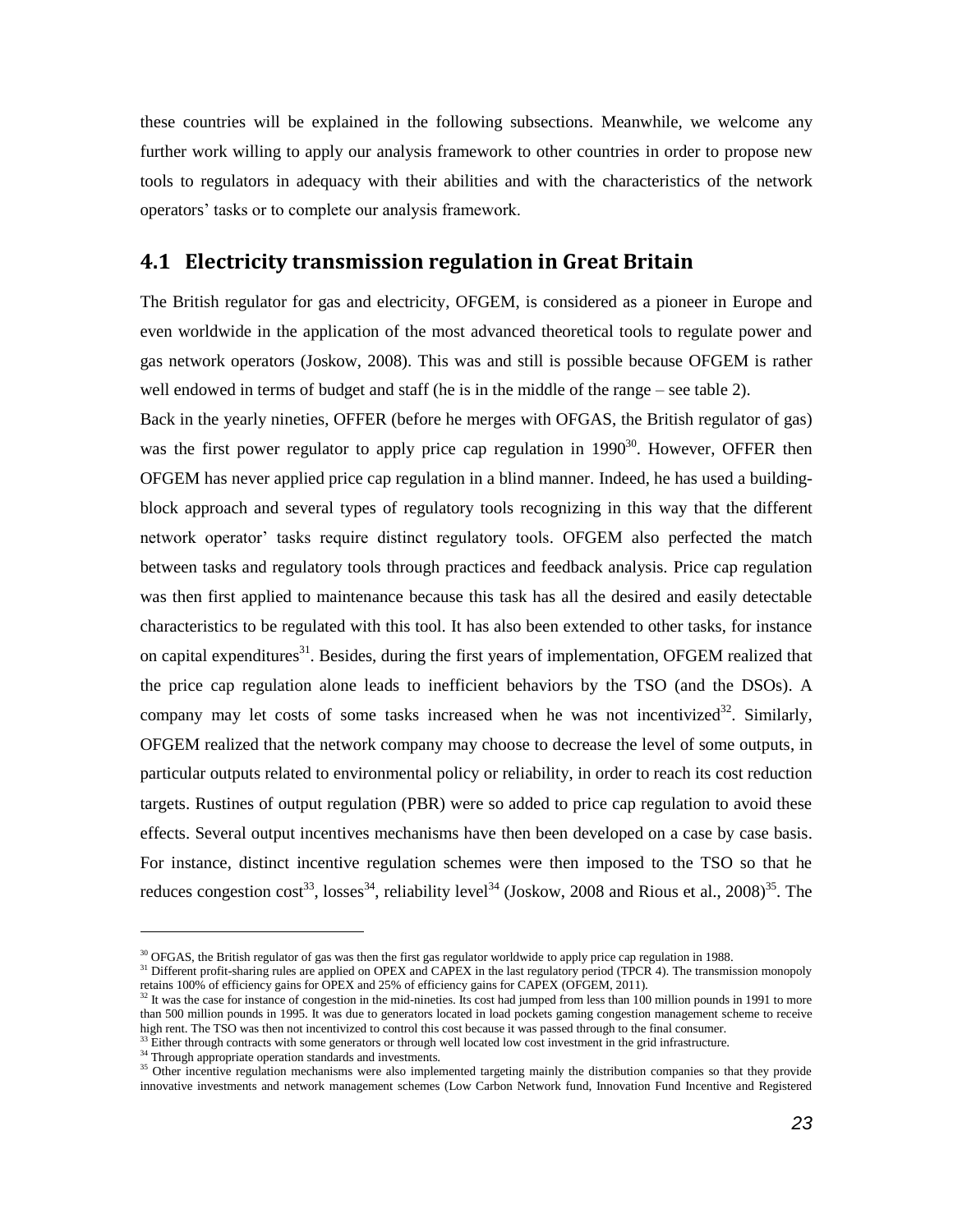regulation of electricity transmission in Great Britain has then be regularly updated and improved to overcome the difficulties. It had nevertheless been done without great concerns about, harmonization of or study of possible interactions between the different schemes and only to compensate failures of RPI-X cost incentive regulation. In particular, one of the biggest shortfall of the RPI-X regulation that has never been dealt with until recently in Great Britain (and were never dealt with elsewhere in the world to our knowledge) is that monopoly has a far higher incentive to invest than to improve his operational efficiency (i.e. "invest in OPEX") because he receives a rate of return on the infrastructure investments but not on the "infostructure" operational investments<sup>36</sup>. After 20 years of incentive regulation, OFGEM decided in 2009 to initiate a rethinking, recognizing both achievement and difficulties. It was then noticed that focusing on cost reduction has led to forget the outputs of transmission network and its utility to network users. Besides, it was reminded that regulation was only a shortfall in absence of competition and should then mimic competition pressure on monopoly as much as possible (Jenkins, 2010). That is why the activity of the regulated company should be consumer-oriented and so focused on first outputs to improve services to consumers/users, innovation to provide new services & cost reduction in the long run and only at last incentives for cost reduction in itself.

The idea of the brand-new  $\text{RIO}^{37}$  regulation is that the prescription of a set of outputs to be delivered, rather than a set of inputs, provides powerful incentives for companies to innovate and seek least cost ways to provide network services. The earned return will then vary with output delivery performance. This whole regulatory project requires obviously a very smart regulator.

The RIIO regulation was then discussed by the stakeholders and is now on the way to be implemented. While the RPI-X regulation primarily relied on price cap regulation, the RIIO regulation will primarily rely on output regulation. Besides, while the interactions between the regulatory mechanisms were taken into account only on a case-by-case basis in the RPI-X regulation, it is now considered in the core of regulation. A part of OPEX will then be included in the Regulated Asset Base and so be remunerated through the rate of return. Besides, the profitsharing rules for OPEX and CAPEX will be harmonized. At last, the use of benchmarking and

Power Zones, see for instance, OFGEM 2004 and 2010a). And menus of contracts (called Information Quality Incentive) and benchmarking were also used to regulate distribution (but not applied to transmission).

<sup>&</sup>lt;sup>36</sup> Another big shortfall is that the profit-sharing rules are different for OPEX and CAPEX (the monopoly retaining 100% of efficiency gains for OPEX and 25% of efficiency gains for CAPEX), implying that the company will focus his efforts for efficiency improvements on OPEX rather than on CAPEX.

 $37 \text{ Revenue} = \text{Innovation} + \text{Incentive} + \text{Output}.$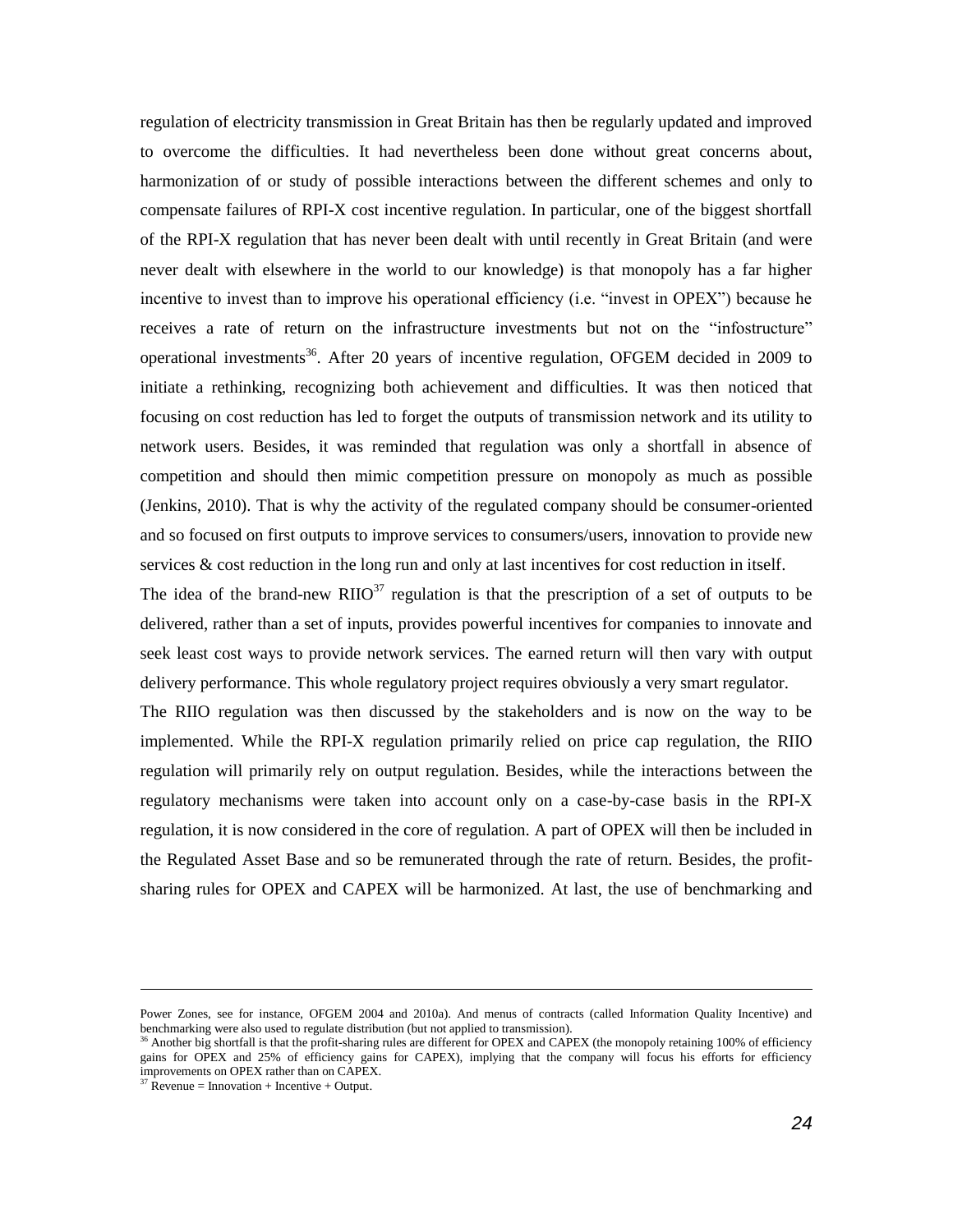menu of contracts will be generalized to the more difficult situation of transmission (because of the small number of companies to compare) $^{38}$ .

The promise of the RIIO regulation is to increase efficiency of the network company and to make their activities more user-oriented. Nevertheless, the forthcoming implementation shall be analysed to see potential difficulties and its real efficiency. The regulatory process itself raises a lot of questions. While the RIIO regulation requires the implementation of the most complex regulatory tools, the regulatory process rather implies a disengagement of the regulator relying on a less transparent regulation with a kind of beauty contest. The network operators are indeed required to submit their business model for the regulatory period. The regulator then builds the price control reviews on these business plans using a so-called "proportionate treatment". This means that there is a possibility for fast track and less scrutiny for well-justified business plan. The regulation is then less intrusive if the regulated company justifies the adequacy of its business plan to research cost reductions, the needed outputs and the usefulness of innovation. The cost assessment can then go from a light-handed one to more and more intrusive analyses (e.g. unit cost benchmarking, random inspections, full engineering reassessment of asset replacement strategy, etc. – OFGEM, 2010b). The practical way all these different processes will be implemented is still an open question but may be determinant for the effectiveness and efficiency of regulation.

### **4.2 Electricity transmission regulation in Spain**

The CNE is known to suffer from a major ministry intervention undermining his credibility (see table 1 and Crampes & Fabra, 2005). This is confirmed when one evaluates his resources. The CNE is then among the least endowed regulator in the European Union (see table 2). Consequently and with no surprise compared to the conclusion our analysis framework could lead, the regulation applied by the CNE is very straightforward with few evolutions.

Of course, the CNE has always been aware that the different tasks performed by the network companies have distinct characteristics requiring distinct regulatory tools and treatments. In particular, the regulatory tools respectively used for CAPEX, OPEX for transmission ownership and OPEX for system operation (i.e the balancing cost and the cost of ancillary services) are clearly different<sup>39</sup>. Nevertheless, the Spanish transmission regulation has historically focused on standard unit cost, both for maintenance and investment costs. A revenue cap in form of standard

<sup>&</sup>lt;sup>38</sup> It is noticeable that the European integration is almost completely absent from the OFGEM considerations.

 $39$  The losses are directly paid by the consumers in their energy purchases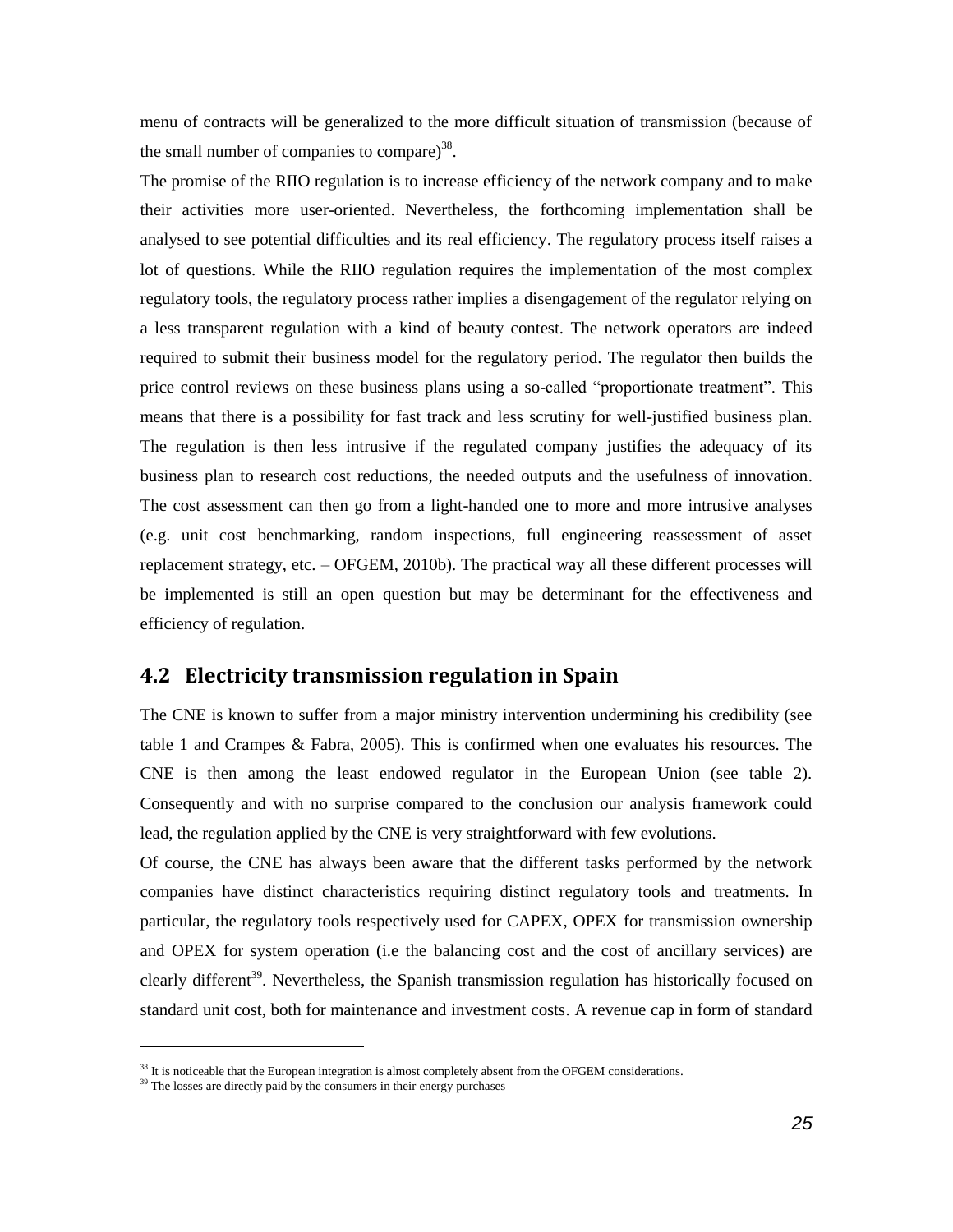unit cost was then introduced as soon as 1998, targeting the cost of maintenance and the cost of planned investments<sup>40</sup>. Until 2008, the TSO REE kept the whole efficiency rent both for OPEX and CAPEX for transmission ownership. After 2008, the profit sharing rule was changed and now REE only keeps 50% of cost reduction compared to standard unit cost.

Beside price cap regulation, some elements of output regulation are also implemented. Performance-based regulation was then quickly added to price cap regulation in 2000 to avoid a potential decrease in reliability. It focuses on 3 reliability indicators (availability, ENS, average downtime) $41$ .

The other activities performed by REE (balancing and reserves management, congestion and losses management) remain completely passed through. And their implicit status of uncontrollable costs has never been questioned to our knowledge. Besides, innovation like the dispatching centers dedicated to the management of wind power seems to have been passed through to the consumers $^{42}$ .

### **4.3 Electricity transmission regulation in Germany**

l

Germany was the last country to create a gas and electricity regulator in 2006 following the 2003 directive making mandatory for each country to have an energy regulator  $43$ . He has a medium endowment. He has a staff number close to the OFGEM"s one. The budget dedicated to electricity is however among the smallest one in relative terms (see table 2). Consequently, the

 $40$  A standard unit cost defines a cost level to be added in the tariff when the TSO performs a certain task. If he betters off this cost, he keeps the associated rent. (See *Ordén ITC/368/2011, de 21 de febrero, por la que se aprueban los valores unitarios de referencia para los costes de inversión y de operación y mantenimiento para las instalaciones de transporte, por elemento de inmovilizado, que serán aplicables a las instalaciones puestas en servicio a partir del 1 de enero de 2008 ; Ordén ITC/688/2011, de 30 de marzo, por la que se establecen los peajes de acceso a partir de 1 de abril de 2011 y determinadas tarifas y primas de las instalaciones del régimen especial*. and also *Real Decreto 2819/1998 de 23 diciembre, por el que se regulan las actividades de transporte y distribución de energía eléctrica* ; *Real Decreto 1955/2000, de 1 de diciembre, por el que se regulan las actividades de transporte, distribución, comercialización, suministro y procedimientos de autorización de instalaciones de energía eléctrica* ; *Real Decreto 1164/2001, de 26 de octubre, por el que se establecen tarifas de acceso a las redes de transporte y distribución de energía eléctrica* ; *Real Decreto 58/2007, de 10 de abril, por el que se regula el procedimiento de control de la continuidad en el suministro eléctrico y las consecuencias derivadas de su incumplimiento*).

<sup>41</sup> Transmission planning is also submitted to a kind of *ex ante* output though highly political regulation. REE establishes a network development plan every 4 years that then follows a long and complex administrative process before being approved in order to be authorised to be included in the RAB when built. The plan detailing each investment in a precise manner (this is possible because REE owns and operated only EHV lines) is indeed analyzed by the regulator, then transmitted to the Ministry and presented to the Parliament.

 $42$  A particularity of the Spanish regulation is that the regulator uses a simulation tool mimicking the development of each distribution network taking into account uncertainty and legacy to define a reference distribution network whose cost is used to set the distribution companies" allowed revenue. In other words, the regulator does its own planning of each distribution network. Besides, to our knowledge, a menu of contracts is not used in Spain.

<sup>&</sup>lt;sup>43</sup> The electricity and gas network monopolies were previously regulated through the application of the antitrust policy by the Competition Authority, Bundeskartellamt. This way of regulation has proved efficient to progressively open the network access despite the bundling of transmission monopoly and generation competition activities. It has nevertheless made these progresses slow (Glachant et al., 2008).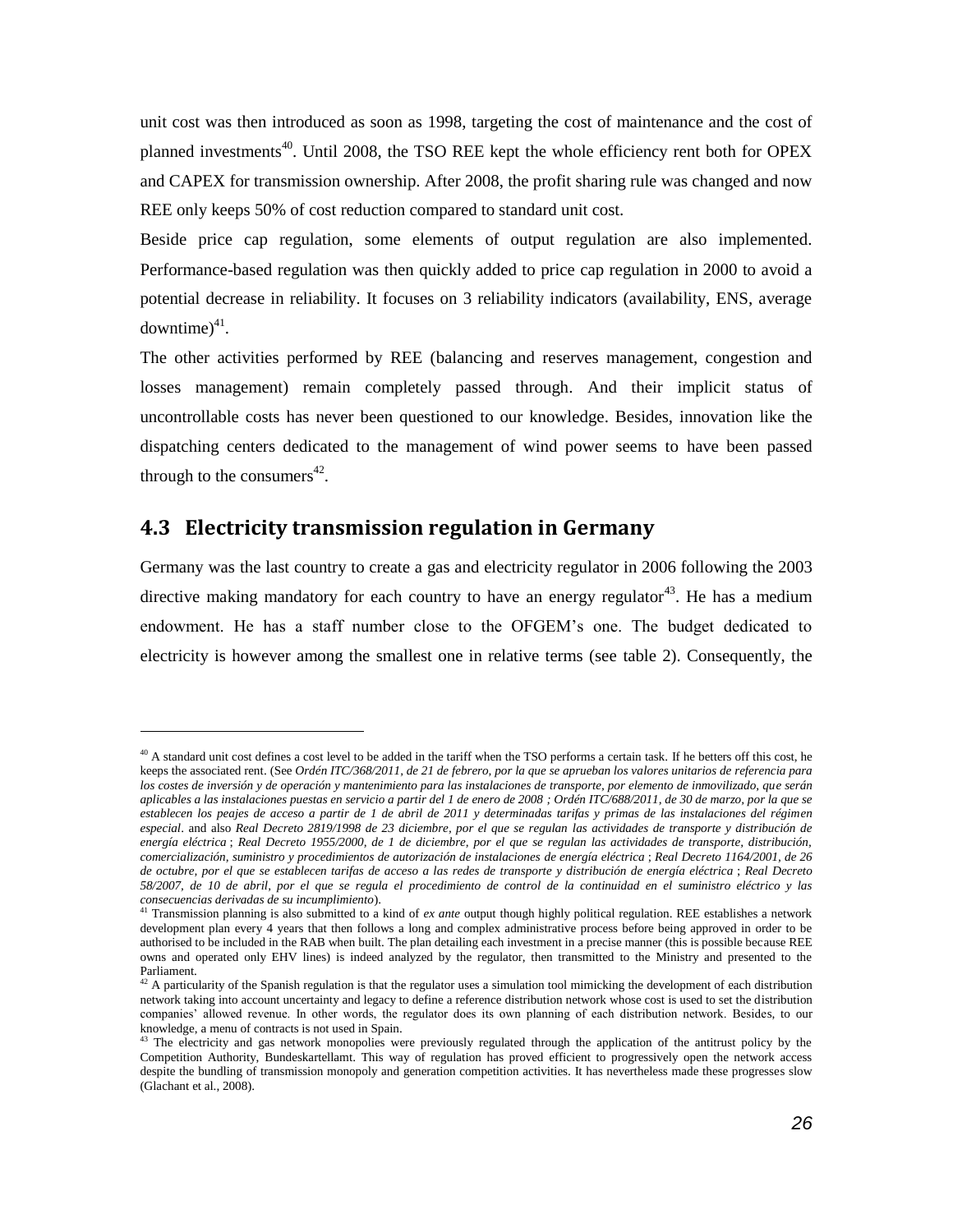BNA should be quite careful because he may not have enough resources to implement some of the regulatory tools.

From his very creation, the BNA was nevertheless very ambitious (Brunekreeft, 2006). He was willing to implement yardstick competition not only on distribution but also on transmission as soon as 2006. He was also willing to implement a TOTEX regulation. Beside price cap regulation, some elements of output regulation were also quickly implemented. Regulation in Germany then grounds mainly on price cap on TOTEX, completed by yardstick competition and output regulation on reliability.

Of course, TOTEX regulation is recognized as the most efficient way to regulate a monopoly in theory if the tasks have homogeneous characteristics because he then can optimize his cost arbitrating between CAPEX and OPEX (Laffont and Tirole, 1993). This also avoids the regulator to be forced to detail the different types of tasks and search for their characteristics. Nevertheless, the regulator has then a more important error risk both in setting a too high or too low tariff level but also in choosing the wrong regulatory tools (Brunekreeft, 2006), because he ignores the heterogeneity of the different tasks. As for yardstick competition, it requires a sufficient number of comparable companies. Nevertheless, the BNA was willing to implement it on the 4 TSOs, possibly extending the comparison to other non-German TSOs. This last possibility does not solve the problem at all because the institutional framework of every national TSO is still quite unique in Europe and is so difficult to be filtered out. Besides, considering the risk surrounding the implementation of yardstick competition, it is generally used as a basis of the negotiations between the regulator and the utilities, not to blindly set the regulated tariff (Kraus, 2006).

# *5 Conclusion*

Our analysis has demonstrated that the different monopoly"s tasks require different regulatory tools following a decision tree based on their intrisic characteristics of controllability, predictability and observability. While previous theoretical works had focused on the efficiency of the different tools to deal with the information asymmetry problem with or without uncertainty, literature had until now given no solution for the regulators to choose among the regulatory tools in practice.

Cost plus regulation can then be a useful regulatory tool when a task is uncontrollable, unpredictable or unobservable. If it is controllable and predictable, its degree of observability determines the most efficient regulatory tool to be used. In case of low observability, the choice of the monopoly among a menu of contracts will give the regulator information about his costs.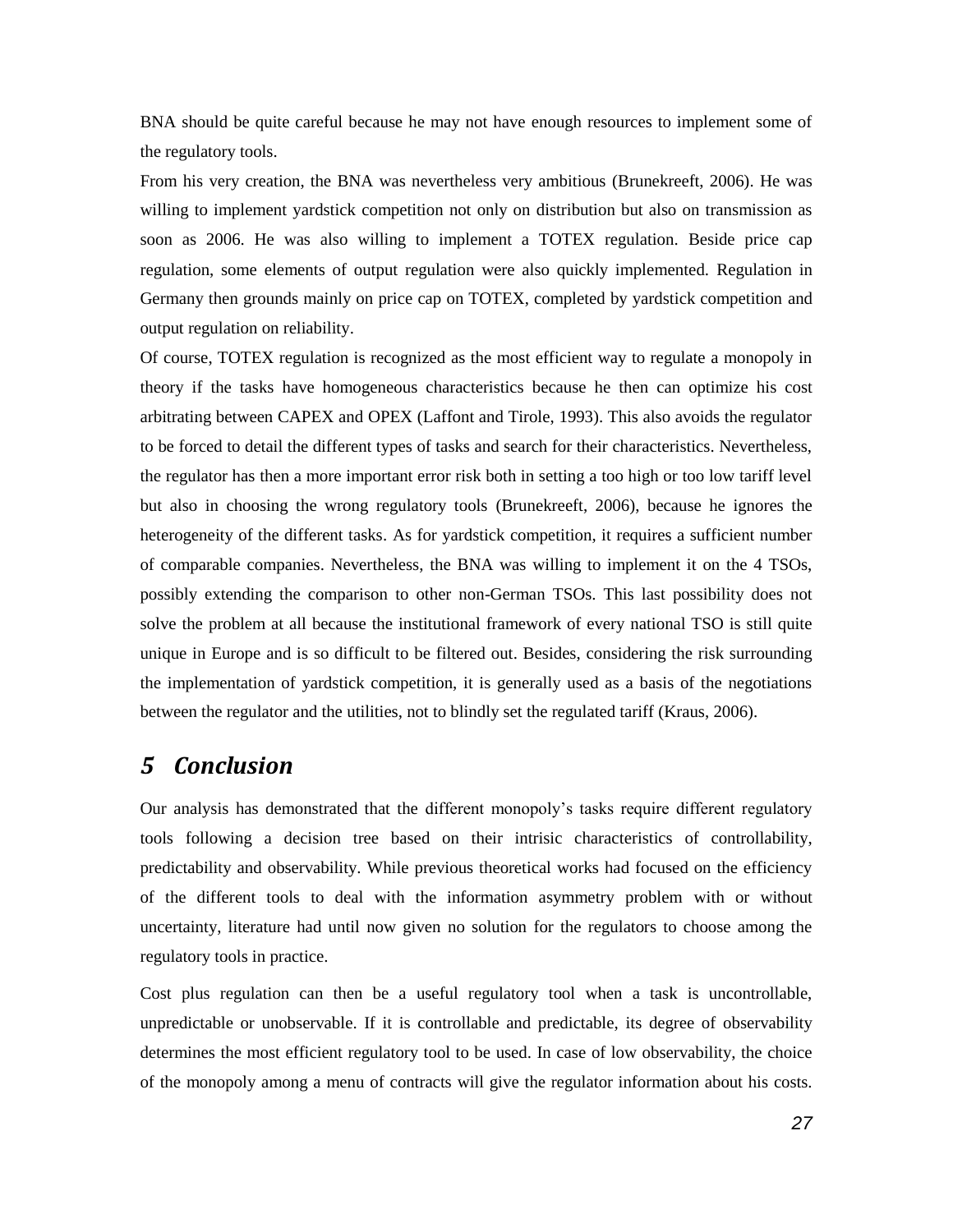With a medium observability, the regulator can implement a price cap regulation if the targeted inputs are observable or an output regulation if the targeted outputs are observable. At last, if the regulator can compare different monopolies, he can implement yardstick competition in order to incentivize them to a higher efficiency and to decrease his information asymmetry. Of course, the regulator should only implement these regulatory tools if his endowment gives him the required cognitive, computational and judicial abilities.

We showed that this framework could be applied to electricity regulators looking at the European ones. It can of course be applied anywhere else. It can also be applied in other network industries because they all share two chracteristics. The regulators may have limited abilities determined by their institutional endowment (Glachant and Perez, 2009). Besides, the network industries and the network monopolies are modular, that is to say that the market participants and the network monopolies perform a set of tasks that are almost interdependent. And their distincts tasks are close to the one we presented for the transmission monopoly, i.e. system and market operation, maintenance, investment, RD&D. In particular, it can be applied in recently liberalised industries like railways, and possibly in water sector (Pollitt, 2011)

Naturally, implementing the most incentive regulatory tools remain a goal to strive toward when the institutional endowment of the regulator allow it, since they ensures that the monopoly behaves efficiently. Nonetheless, in a context of subsidiarity, unless a future European directive sets a budget targets that the States should allocate to their regualtors, their low endowment and limited abilities will persist (Glachant and Perez , 2009). It is then of importance that they gather and share their experience in international fora since there are some clues that it may help then to overcome their limited endowment gaining further competences (Glachant and Brousseau, 2011; Brophy Haney and Pollitt, 2010).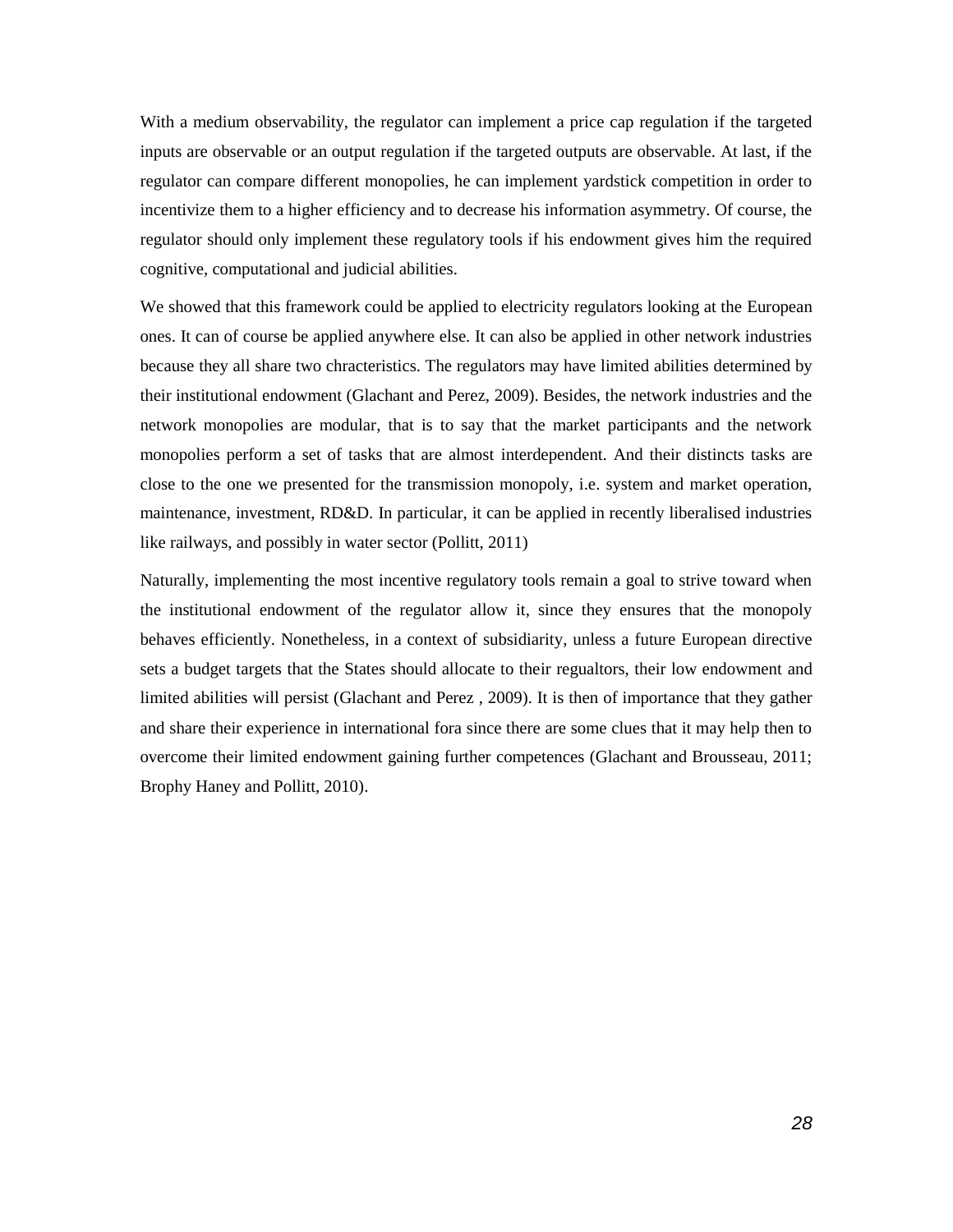# *6 References*

Bauknecht, D. 2010. Incentive regulation and network innovation. Presented at the Third annual conference CRNI, Brussels (Belgium).

Brophy Haney A., Pollitt M., 2009. Efficiency analysis of energy networks: An international survey of regulators. Energy Policy, 37(12), 5814-5830.

Brophy Haney, A. & Pollitt, M., 2010. Exploring the Determinants of "Best Practice" in Network Regulation: The Case of the Electricity Sector. Cambridge Working Papers in Economics 1020, Faculty of Economics, University of Cambridge.

Brousseau E., Glachant JM., 2011. Regulators as Reflexive Governance Platforms. Journal Competition and Regulation in Network Industries, 12(3).

Brunekreeft G., 2006. On Regulation and Benchmarking of Energy Networks – the example of Germany. Liberalisation of Air Transport, Airport Regulation and Benchmarking"

Workshop GARS at Frontier Economics, London. 10<sup>th</sup> and 11<sup>th</sup> November.

Crampes C., Fabra N., 2005. The Spanish Electricity Industry: Plus ça change. The Energy Journal, 26(Special I), 127-154.

CRE, 2010. Délibération de la Commission de régulation de l"énergie du 6 mai 2010 portant application des règles tarifaires pour l"utilisation des réseaux publics d"électricité.

Decker C., 2009. Characteristics of alternative price control frameworks: An overview. Report for Ofgem.

DG TREN, 2004. DG TREN DRAFT WORKING PAPER. Third benchmarking report on the implementation of the internal electricity and gas market.

ENTSOE & EDSO, 2010. The European Electricity Grid Initiative (EEGI). Roadmap 2010-18

and Detailed Implementation Plan 2010-12.

Evans L., Guthrie G., 2006. Incentive Regulation of Prices When Costs are Sunk. Journal of Regulatory Economics, 29(3), 239-264.

Glachant JM., Dubois U., Perez Y., 2008. Deregulating with no regulator: Is the German electricity transmission regime institutionally correct? Energy Policy 36(5), 1600-1610.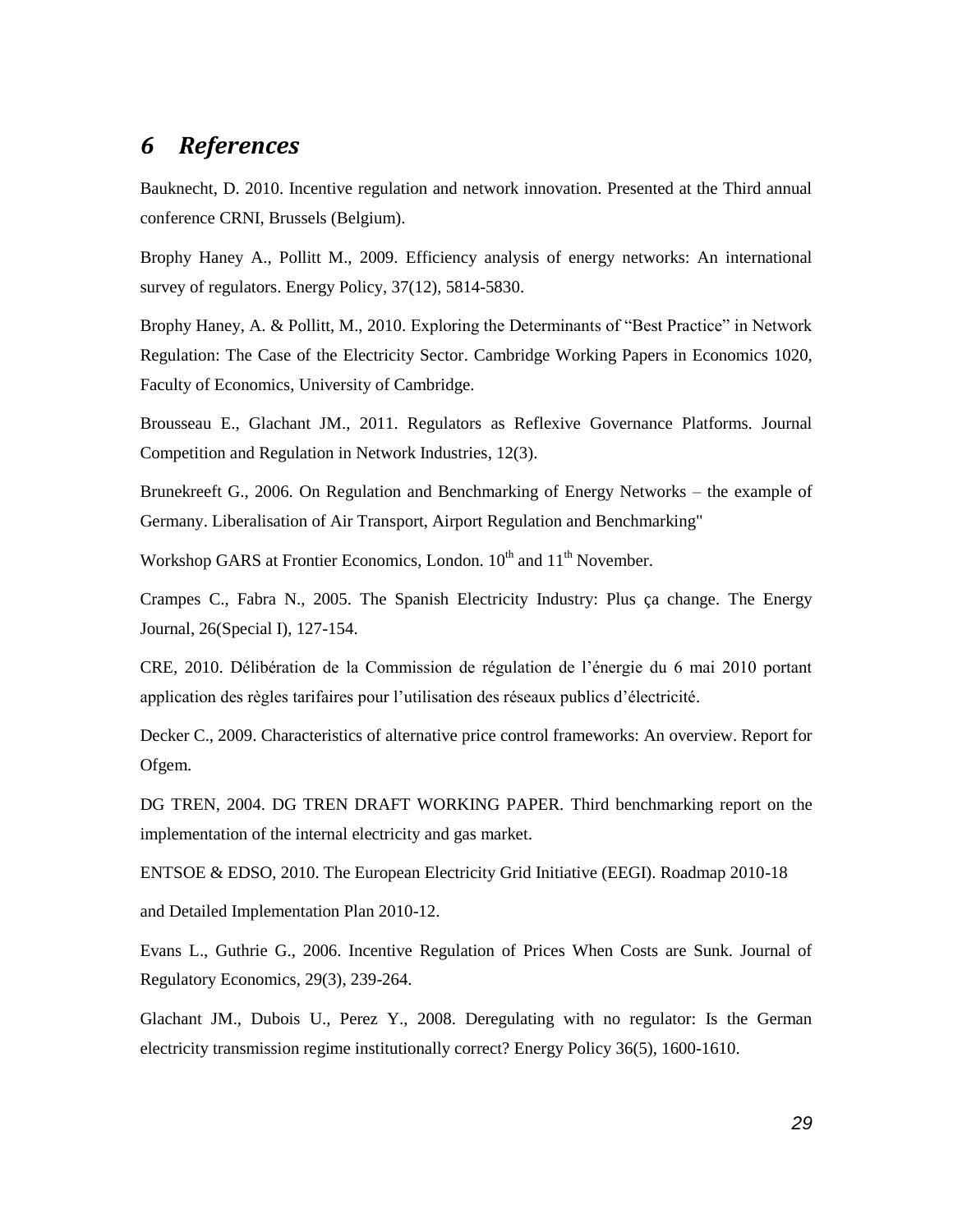Glachant JM., Perez Y., 2009. The Achievement of Electricity Competitive Reforms: a Governance Structure Problem? In Menard C. and Ghertman M. (eds), Regulation, Deregulation, Reregulation, Institutional Perspectives. Cheltenham, Edward Elgar.

Glachant JM., Rious V., 2010. Transitional strategy / Integrated multi-country TSOs / The role of the EU to harmonize designs accommodating 20% renewables target. CPI, The Role of Power Market Design for the Achievement of the 20% Renewables Target, June 10th 2010, Brussels, Belgium.

Jamasb T., Nillesen P., Pollitt M., 2003. Strategic Behaviour under Regulation Benchmarking. Cambridge Working Papers in Economics 0312, Faculty of Economics, University of Cambridge.

Jamasb, T., Pollitt, M., 2007. Incentive regulation of electricity distribution networks: Lessons of experience from Britain. Energy Policy 35(12): 6163-6187.

Jamasb, T., and Pollitt, M., 2008. Liberalisation and R&D in network industries: The case of the electricity industry. Research Policy 37 (6-7): 995-1008.

Jenkins C., 2011. RIIO Economics. Examining the economics underlying Ofgem"s new regulatory framework. 11th CCRP workshop, February 2011. Aston Centre for Critical Infrastructure and Services (ACCIS) at the Aston Business School in Birmingham.

Joskow P., 2006. Patterns of transmission investment, in Lévêque F. (ed.), Competitive Electricity Markets and Sustainability, Edward Elgar, 131-186.

Joskow, P., 2008. Incentive regulation and its application to electricity networks. Review of Network Economics 7 (4): 547-560.

Kraus M., 2006. Incentive Regulation for German Energy Network Operators. The Electricity Journal, 19(7), 33-37.

Laffont JJ., Tirole J., 1993. A Theory of incentives in procurement and regulation. The MIT Press.

Meeus, L., Saguan, M., Glachant, J.M., Belmans, R. 2010. Smart regulation for smart grids. EUI Working Paper, RSCAS 2010/45.

OFGEM, 2004. Regulatory Impact Assessment for Registered Power Zones and the Innovation Funding Incentive,

[http://www.ofgem.gov.uk/Networks/ElecDist/PriceCntrls/DPCR4/Documents1/6596-](http://www.ofgem.gov.uk/Networks/ElecDist/PriceCntrls/DPCR4/Documents1/6596-RPZ%20IFI%20RIA%20Final.pdf) [RPZ%20IFI%20RIA%20Final.pdf](http://www.ofgem.gov.uk/Networks/ElecDist/PriceCntrls/DPCR4/Documents1/6596-RPZ%20IFI%20RIA%20Final.pdf)